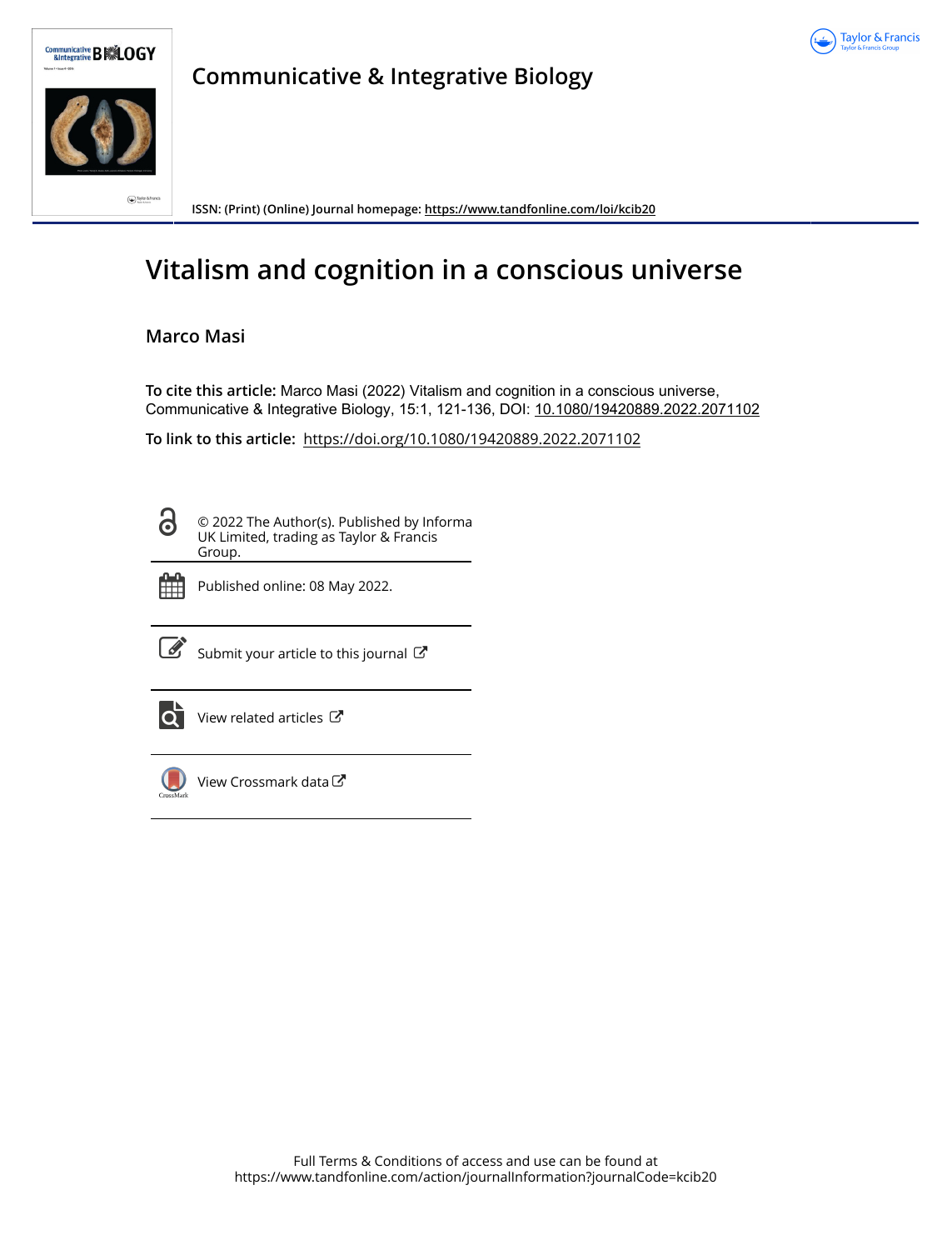#### RESEARCH PAPER



**a** OPEN ACCESS **a** Check for updates

# **Vitalism and cognition in a conscious universe**

Marco Masi

Independent Scholar, Germany

#### **ABSTRACT**

According to the current scientific paradigm, what we call 'life', 'mind', and 'consciousness' are considered epiphenomenal occurrences, or emergent properties or functions of matter and energy. Science does not associate these with an inherent and distinct existence beyond a materialistic/energetic conception. 'Life' is a word pointing at cellular and multicellular processes forming organisms capable of specific functions and skills. 'Mind' is a cognitive ability emerging from a matrix of complex interactions of neuronal processes, while 'consciousness' is an even more elusive concept, deemed a subjective epiphenomenon of brain activity. Historically, however, this has not always been the case, even in the scientific and academic context. Several prominent figures took vitalism seriously, while some schools of Western philosophical idealism and Eastern traditions promoted conceptions in which reality is reducible to mind or consciousness rather than matter. We will argue that current biological sciences did not falsify these alternative paradigms and that some forms of vitalism could be linked to some forms of idealism if we posit life and cognition as two distinct aspects of consciousness preeminent over matter. However, we will not argue in favor of vitalistic and idealistic conceptions. Rather, contrary to a physicalist doctrine, these were and remain coherent worldviews and cannot be ruled out by modern science.

**ARTICLE HISTORY**

Received 21 March 2022 Revised 24 April 2022 Accepted 25 April 2022

#### **KEYWORDS**

Vitalism; basal cognition; mind; consciousness; morphogenesis; synthetic biology; philosophy; philosophical idealism

#### **I. Introduction**

From the perspective of scientific materialism, it is generally believed that metaphysical vitalism (that is, the hypothesis of an origin and life theory depending on a force or principle distinct from chemical or physical forces) or physical vitalism (a non-reductionist understanding of life which claims that an organism with its generative, developmental and living functions cannot be reduced to the sum of its parts) must both be relegated to a status as relics from the history of science [[1\]](#page-14-0). Especially metaphysical vitalism was criticized beginning with the rise of positivism. Philosophers of science since the Vienna circle [\[2](#page-14-1),[3](#page-14-2)], and later mid-20<sup>th</sup> century empiricists Ernest Nagel [[4\]](#page-14-3), and Gustav Hempel [[5\]](#page-14-4), have rejected neovitalist tendencies.

<span id="page-1-3"></span><span id="page-1-2"></span><span id="page-1-1"></span><span id="page-1-0"></span>This exclusion is because vitalist conceptions are generally at odds with a scientific reductionist and physicalist approach while being more congruent with Western theories of philosophical idealism or Eastern philosophies.

Physicalism, also called 'material monism' or just 'materialism',<sup>a</sup> assumes that everything can be reduced to material constituents and that the physical world can be explained by physical laws without any reference to metaphysical concepts. Physical matter is the fundamental reality and current paradigm of scientific materialism used to define 'life', 'mind', and 'consciousness'.

On the other hand, philosophical idealism represents an alternative paradigm of reality. We will focus on a particular version of idealism, so-called 'objective' or 'ontological' idealism, $b$  and call it just idealism. Idealism is a metaphysical perspective according to which reality cannot be reduced to matter but is itself fundamentally of a mental cognitive nature. It posits mind as a basic primitive of reality–that is, as something that cannot be defined in terms of previously-defined concepts. The Western conception of the word 'mind' sometimes includes 'consciousness', 'spirit', or 'will'.<sup>c</sup> Idealism postulates that all of reality is a form of conscious thought and cognition that exists independently of human thought and is prior to conscious life. From this idealist perspective, life, mind, and consciousness are not conceived as biological emergent phenomena or properties of matter, as physicalism posits. Rather, to the contrary, life and matter are considered to emerge from the only mental 'one-substance' (mind, consciousness, will, or spirit). Idealist philosophers, like Baruch Spinoza, Arthur Schopenhauer, George Berkeley, Friedrich Hegel, and Friedrich Schelling, to mention just some, replaced

© 2022 The Author(s). Published by Informa UK Limited, trading as Taylor & Francis Group.

**CONTACT** Marco Masi **Independent Scholar, Germany** 

This is an Open Access article distributed under the terms of the Creative Commons Attribution License (http://creativecommons.org/licenses/by/4.0/), which permits unrestricted use, distribution, and reproduction in any medium, provided the original work is properly cited.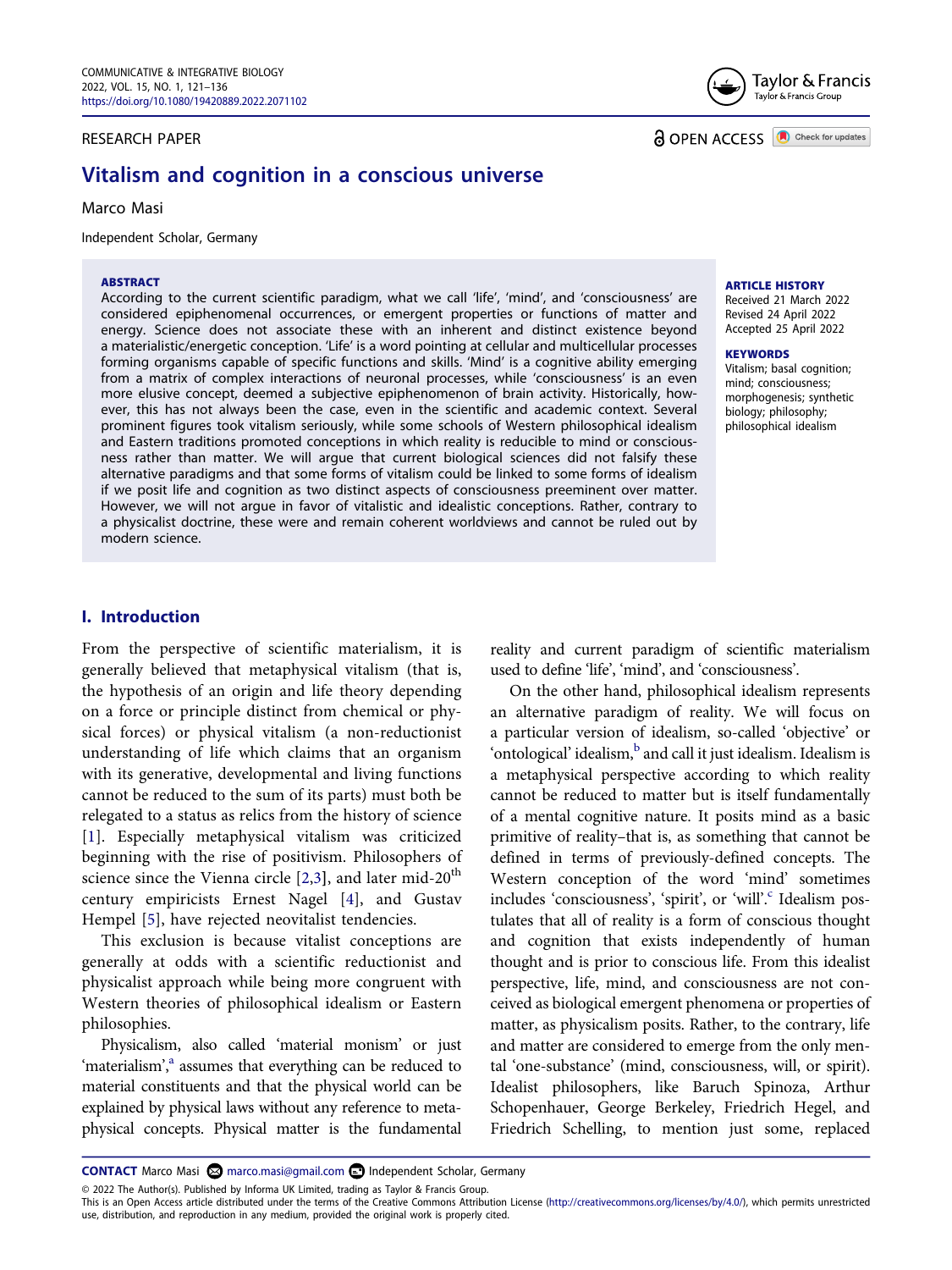material monism ("there is only matter") with a 'mental-' or 'substance-monism' ("there is only mind").

<span id="page-2-1"></span>Eastern philosophies offer a different approach. In particular, the non-dual Advaita Vedanta (with many similarities to Buddhism and other Indian doctrines) posits consciousness–that is, the non-dual and unconditioned and undifferentiated Brahman–as the fundamental primitive of all existence  $[6]$  $[6]$ <sup>[d](#page-14-9)</sup> Contrary to the idealist, however, mind and consciousness are distinct here. Mind is a feature and a part of the cosmic illusion, 'Maya', and that should not be conflated with the only reality, the ultimate Brahman that is 'Satcitananda', namely, Consciousness-Existence-Beatitude. While in this mystical philosophy, life, mind, and matter are considered as comprising part of the cosmic manifestation in a world of ignorance, the 'veil of Avidya', they nevertheless constitute distinct 'planes' of existence. The physical plane is one of them but neither the only nor the most fundamental one. This is vividly illustrated in the yoga philosophy that describes a cosmology in which each organism consists of a metaphysical structure made of distinct 'sheets' or 'bodies': the material sheet ('annamaya-kosha'), the vital sheet ('pranamaya-kosha'), the mental sheet ('manomaya-kosha'), the sheet of divine knowledge or gnosis ('vijnanamaya-kosha') and, at the summit, standing above all, the 'Atman', the individuation of Satchitananda [\[7](#page-14-10)]. Thus, matter, life, and mind are all derivative powers and instruments of fundamental consciousness, not separated and self-existent identities, but nevertheless to be distinguished and realized as distinct from each other. This is reminiscent of the Western Spinozian metaphysical view, in which matter and mind are just two possible 'modes' (the 'res extensa' and 'res cogitans', respectively) of the same fundamental and universal 'Substance'.

<span id="page-2-2"></span>Thus, these metaphysical ontologies do not posit a priori life, mind, and consciousness as emergent properties reducible to material biological processes. They claim that a 'life-principle' and/or a 'mindprinciple' exist that are inherent in organic matter, but distinct from it.

The question this paper pursues is: How far was biology effectively able to dismiss vitalistic and idealistic ontologies? Have these been disproven without appeal, or do these remain a viable option? Though we will point at some findings suggestive of this eventuality, we will not argue in favor of it. Rather, we will argue that this multidimensional conception of life and matter that one finds throughout all cultures and all times, contrary to common belief, has not been dismissed conclusively. We highlight how these conjectures about the nature of life and the mind need a more careful review, especially in light of recent findings.

In the first part, after a short review of the main historical conceptions of vitalism, we will discuss whether its core concepts have been falsified. In the same line of inquiry, in the second part, we will analyze if and how cognition, as well, might be a fundamental principle inherent but distinct from life. Conclusive remarks will follow.

### <span id="page-2-0"></span>**II. The life in matter**

#### *1. A short history of vitalism*

<span id="page-2-3"></span>The history of vitalism, and the meaning attached to it, is long and variegated. We will not go into the details here (for a review, see [\[8](#page-14-11)]). It may only be said that, conventionally, one distinguishes between 'physical vitalism' (or 'scientific vitalism' or 'process vitalism' or 'structural-functional vitalism') and 'metaphysical vitalism' (or 'essential vitalism').

Metaphysical vitalism is thought of as a special vital essence, the 'vis essentialis' that supposedly infuses and animates all organisms and demarcates living from non-living matter and a 'vis mediatrix' responsible for the action and coordination of bodily parts. Already, Plato and Aristotle posited that there is a force immanent to the organisms which supposedly makes life fundamentally distinct from non-life. Aristotle hypothesized that the soul (the psyche) organizes the form and structure of an organism and its purposeful activity. Later, Galen (129–210) assumed that spirit (pneuma) was the essential principle of life, an idea that continued throughout the Middle Ages. It became a matter of scientific debate when French biologist Jean-Baptiste Lamarck (1744–1829), better known for his foundational contributions to evolutionary biology, postulated the existence of an ordering 'life-power' augmented by an inner 'adaptive force' with which each organism adapts to the environment. In this view, these powers supposedly stand behind evolution and are responsible for the increasing complexity of organisms. Part of this conceptual system was also Lamarck's famous notion of soft-inheritance (contrasted with the hard-inheritance based on genetic inheritance independent from environmental factors)– that is, the notion that physical traits can be passed on to offspring even if the parent organism acquired them only in its lifetime through its interaction with the environment. The doctrine of essential life humors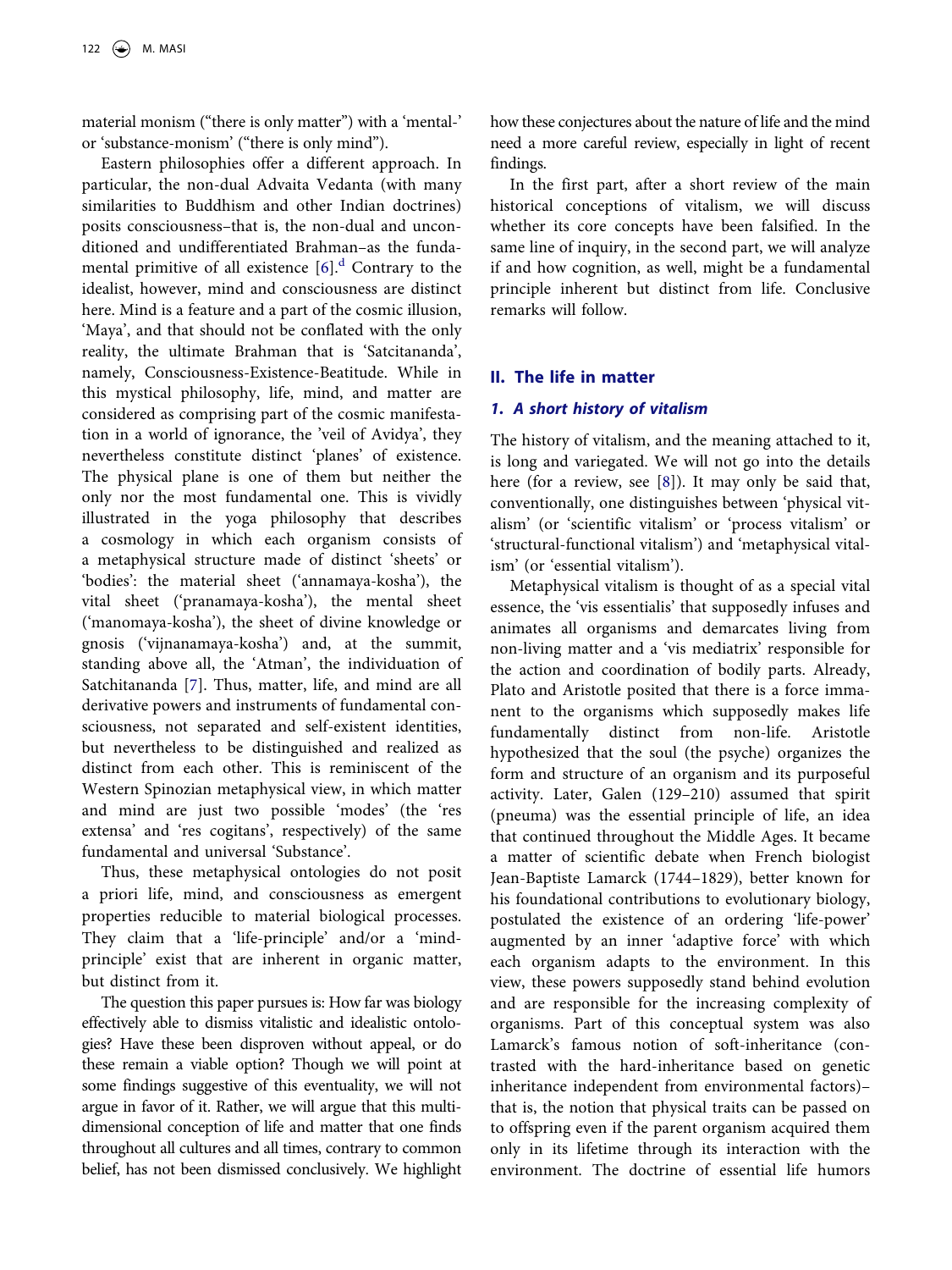also found its way through medical practices. Therapeutic bloodletting (bleeding of patients) was thought of as an effective method to release the excess vital fluid considered the culprit behind every ailment and disease. This practice presumably killed more people than it helped and was finally dismissed as pseudoscience at the end of the 19<sup>th</sup> century.

<span id="page-3-0"></span>Physical vitalism, instead, looked for life's mechanism, action, and system dynamics. Its main representative was Montpellier vitalism, associated with the writings of the  $18<sup>th</sup>$ -century French faculty of medicine at the University of Montpellier, which did not show any signs of metaphysically laden 'vital forces' [\[9\]](#page-14-12). It expressed a structural-functional form of vitalism with the celebrated image of the bee-swarm: How can a swarm of bees coordinate its behavior as a unique 'super-organism'?

Physical vitalism accepts physico-chemical determinism, but differs from the physicalist's viewpoint in that it does not embrace a reductionist approach cutting down everything to physical concepts. Its most notable supporter was French physiologist Claude Bernard (1813–1878), who argued for the irreducible uniqueness of life, claiming it is impossible to see the organism as the sum of its parts, as a reductionist conception would entail. Instead, it must be seen as an integrated and harmonious whole. Bernard posited homeostasis as the foundational principle of life. It might, therefore, not come as a surprise that Bernard contributed most to the eclipse of metaphysical vitalism.

But the distinction between physical vitalism and the classic physical and mechanistic concept of life is, after all, very subtle, if it exists at all. Modern non-linear complex system dynamics theories in developmental biology ('organicism') which describe emergent properties of a system that cannot be explained in terms of the properties of its constituents [\[10\]](#page-14-13) could be labeled a modern form of process-vitalism as well. Deep down, however, it is only a matter of semantics: These theoretical frameworks remain tightly anchored in the orbit of a non-reductive physicalism.

<span id="page-3-1"></span>For the remainder of the article, we will focus on metaphysical vitalism and call it just vitalism, if not meant otherwise.

In 1810, Swedish chemist Jöns Jacob Berzelius postulated that organic compounds could be distinguished from inorganic ones if they require living organisms that, through a mysterious vital force, can synthesize them. However, in 1928 German chemist Friedrich Wöhler showed that urea, an organic compound  $(CO(NH<sub>2</sub>)<sub>2</sub>)$ ,

could be synthesized in vitro from two inorganic molecules (potassium cyanate and ammonium sulfate), thus disproving Berzeliu's conjecture.

French chemist Louis Pasteur (1822–1895) kept his speculations less molecular and proposed that a 'vital action' makes life inherently different and special compared to non-living matter. Pasteur was inspired by Francesco Redi's famous experiment that disproved spontaneous generation (maggots are not generated by rotten meat, but, rather, come from fly eggs), taking this as evidence that life must always originate from life. The thesis was that there cannot be, not even in principle, the spontaneous generation of life from nonliving matter.

<span id="page-3-2"></span>In 1907, Henri Bergson [\[11\]](#page-14-14) tried to give further credence to vitalism from the philosopher's perspective. According to Bergson, the principles of Darwinian evolution are not sufficient to explain evolution's creativity. In life, there must be something more, an 'élan vital'–a 'vital impetus' or 'vital force'–responsible for the innovative complexity of nature and the morphogenesis of living beings. Bergson maintained that, also, our urges, desires, feelings, and emotions, which impel us to action, come from the same internal creative impulse. It is this self-impelled force within plants, animals, and humans that determines their effort to overcome the inertia of matter. Bergson's hypothesis was an attempt to find a compromise between a mechanical and finalistic conception, but was met with indifference or ridicule. British biologist Julian Huxley sarcastically rejected Bergson's idea, comparing the élan vital hypothesis to that of an 'élan locomotif' ('locomotive driving force') to explain the operation of a railway engine.

A more advanced neo-vitalist version came from the German embryologist Hans Driesch (1867–1941), who theorized the presence of an 'entelechy', an intensive, rather than extensive, substance or entity, determining the organic processes and reminiscent of Aristotle's entelechy–some sort of vital and self-organizing principle which aims to realize a specific design or purpose. Driesch articulated his theory with what he took to be a mindlike essence in all living things, observing the development of sea urchin embryos into whole organisms.

However, despite all the vitalistic concepts that regularly arose throughout history, in the modern scientific context, any form of vitalism has been abandoned as an obsolete working hypothesis. Meanwhile, in contemporary culture, vitalism survives in traditional healing practices, energy therapies, chiropractic therapies, biofield therapies such as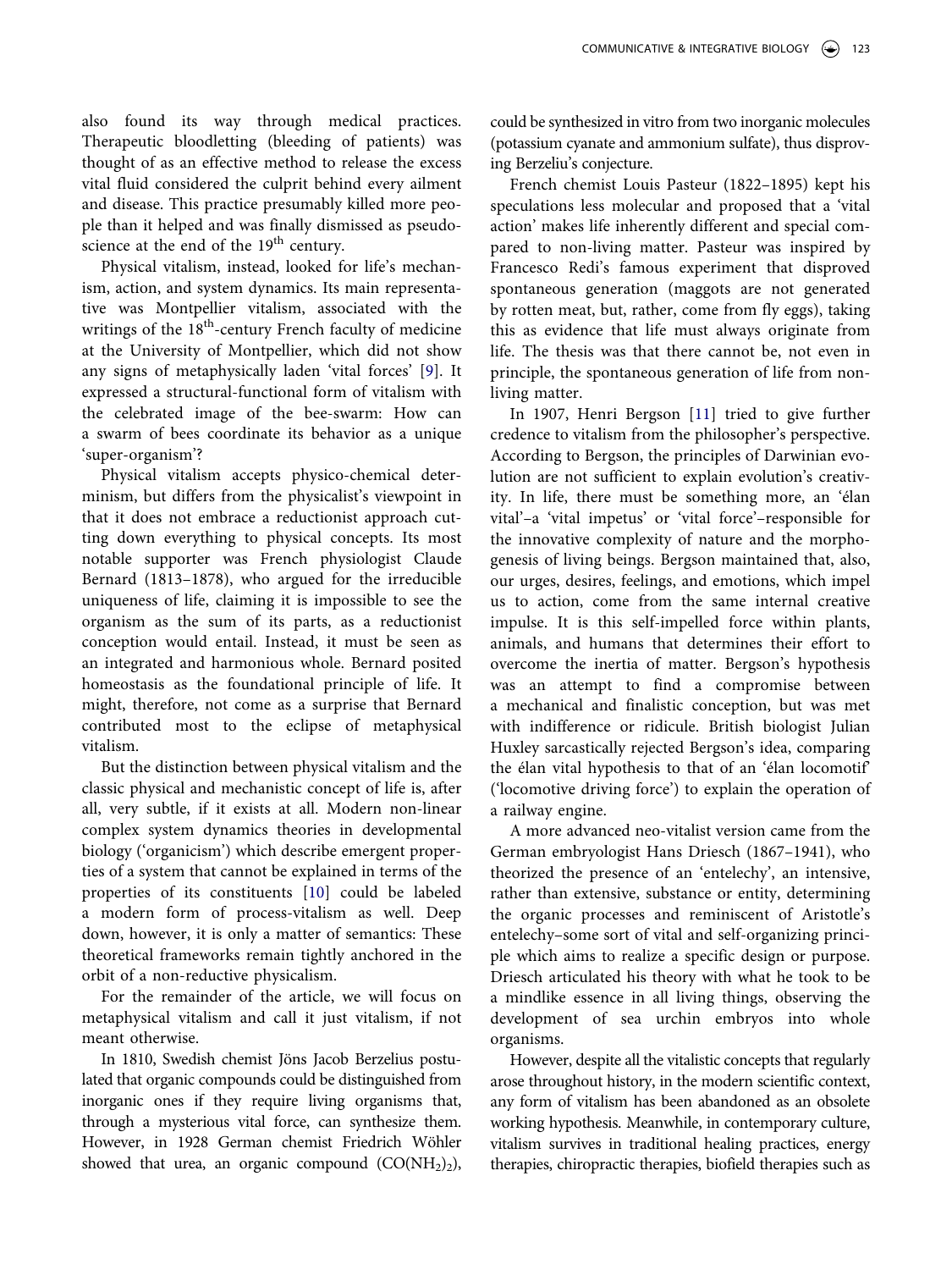Reiki, or other healing methods based on the qi or prana 'subtle energies', as postulated in Eastern cultures. It is normally assumed that the former arises as the final winner from the history of science, while the latter are only a form of popular pseudo-science or medieval superstitious healing methods based on spooks, ghosts, and spirits and where a therapeutic effect, if any, can be explained away by placebo effects.

#### *2. The meaning of life*

The dismissal of vitalism is based mainly on three pillars.

First, a non-material vitalism is metaphysical in the sense that it postulates the existence of a nonphysical 'life-fluid' that, per definition, is not detectable by physical means and, thereby, positions itself beyond the boundary of conventional scientific investigation. We defer further discussion of this point to [section 6](#page-8-0), where we will question if that is really the case.

Second, vitalism is ignored by the adoption of an acritical use of principles of parsimony–namely, Occam's razor–according to which we should refrain from multiplying entities and posting any hypothesis that is not in line with the dominating paradigm. "Vitalism is an unnecessary hypothesis" is the instinctive objection. But, as we shall see, so far science has not been able to furnish any proof of the sufficiency of the opposite hypothesis either, namely, that life can be reduced to life-less mechanistic processes. While Occam's razor can offer useful methodological guidance for simplifying our conceptual frameworks and diminishing an experimental workload, it is not a criterion that makes a theory 'scientific' or a more complex working hypothesis 'false'.

Third, the exclusion of any vitalistic hypothesis is based on hope. The hope is that sooner or later everything will be recast in the current paradigm. It is a hope upheld by the belief that it is only a matter of time, funds, and research before everything will be explained inside a naturalistic mechanistic framework. However, facts have shown that the findings of the last century made vitalism even more difficult to expunge. As we will show, the organization and function of life revealed themselves to be much more complex than expected, and the goal of eliminating any vitalistic and teleological temptation appears today to be even further away than it was a century ago. The explanatory gaps did not shrink; rather, they grew.

In fact, the question is: Has vitalism been disproven?

The answer depends on what we mean by vitalism. If we assume that it is a lack of vis essentialis leading to an imbalance of Hippocratic humors (blood, phlegm, black and yellow bile) as a cause of illness and that this imbalance must be reestablished by bloodletting therapies, or that flowing through the nerves is a vis mediatrix that allegedly explains muscle contraction, then, of course, these hypotheses are no longer tenable. Or, if we posit organic vs. non-organic compounds as a demarcation line between living and non-living matter, thereby embracing Berzelius's criterion and definition for vitalism, then, obviously, with Wöhler's [e](#page-14-15)xperiment, the case could be considered closed.<sup>e</sup>

But did science answer the primary and original conjectures of Aristotle and Plato first and, later on, disprove Lamarck's, Pasteur's, Bergon's, or Driesch's speculations?

Though there is no universally accepted definition, vitalism can be described in its original intent as an answer to the following intuitions.

- (1) Our inability to explain and define what is life is due to the fact that, in living matter, there is something fundamentally different from what is in non-living matter.
- (2) The inner psychological force of an organism driven by intentionality, desire, the instinct of survival, striving, will, aim, purpose, and motivations cannot be reduced to mechanistic principles alone.
- (3) The origin of life is not explicable by the current laws of physics and chemistry alone.
- (4) The growth and development of biological form cannot be explained by mechanistic principles alone.
- (5) The creative inventiveness of nature generating all the morphological diversity of species cannot be captured by mechanistic principles alone.

We will argue that, contrary to common belief, these fundamental statements have not been disproven; they were simply ignored. Plato's and Aristotle's doubts have not been dispelled. Developmental biology is still far from explaining the growth and development of an organism. The Darwinian paradigm alone, especially in its 'modern synthesis' version, turned out to be insufficient to explain the variety and morphological development of species. Vitalism does not deny Darwinian evolution based on principles of natural selection, genetic drifts, random mutations, environmental factors, adaptation, etc. Rather, it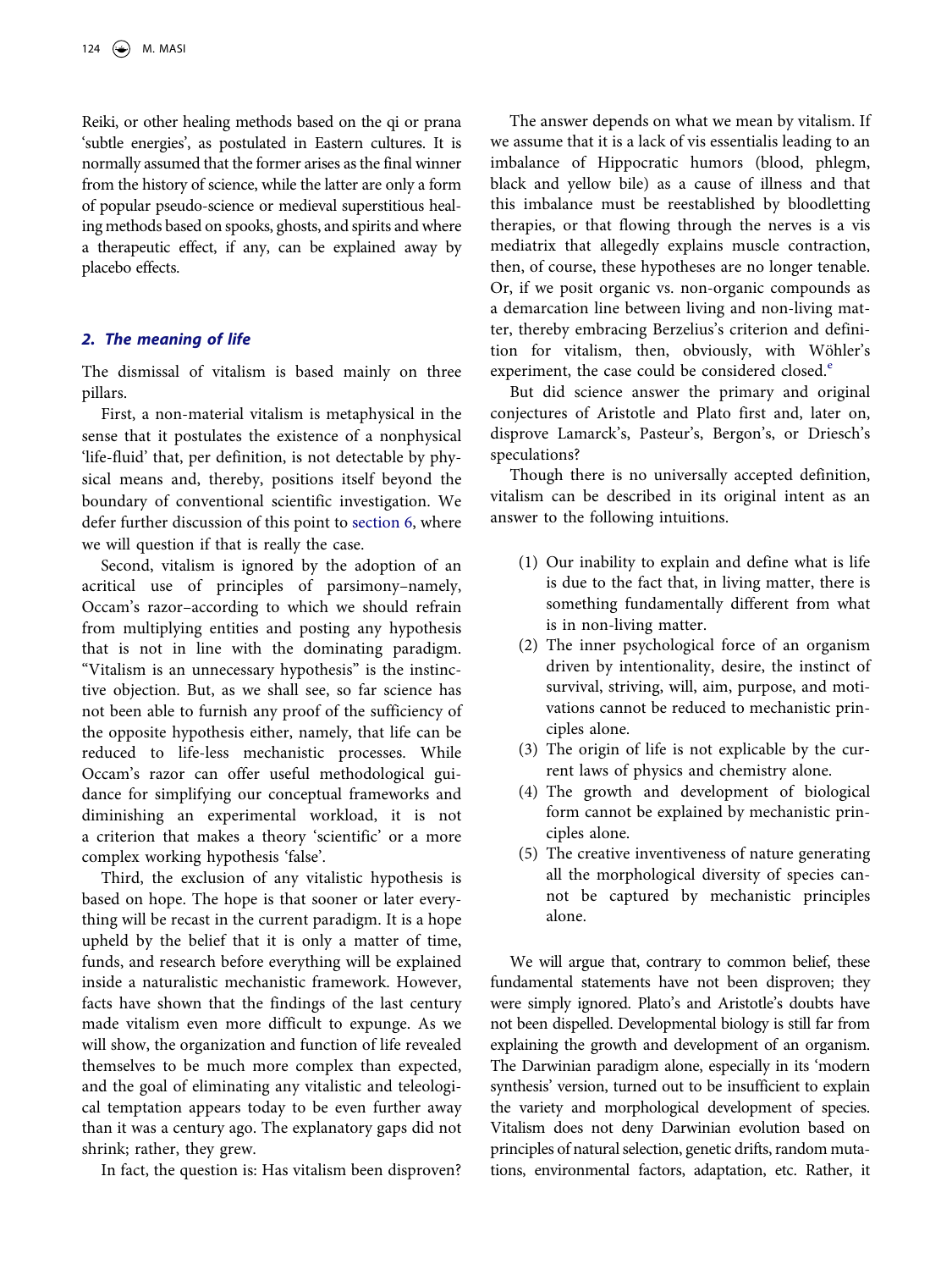finds it unconvincing that these are self-sufficient and fully explanatory principles. That these metaphysical claims were disproven was and remains an assumption unsubstantiated by scientific facts. Science does not know how to explain, in a naturalistic framework, the origin of our instincts, will-force, and cognition, let alone consciousness (the distinction between consciousness and mind or cognition will be clarified later), and is nowhere near able to generate life in a test tube.

#### *3. A short reply to J. Huxley*

First, let us consider J. Huxley's counterargument, as it is one of the most cited objections. Huxley misses Bergson's point; the question is not so much what stands behind the physical motion force of organisms, which obviously can be explained away by mere physical and chemical reactions. A simple electrical impulse can lead to a muscle contraction even in a dead body, as the Italian physicist Alessandro Volta, well known as the inventor of the electric battery, first observed by applying an electric current to the amputated legs of a frog. The question is: Where does the creative impulse of novelty and the urge to reach an everincreasing complexity and variety of forms we observe in the evolution of life come from? Why does every living being act as if having agency, aim, and purpose if it is a bottom-up construct of aimless and purposeless molecules without agency? And what is and where does that will to survive, will to action, will to reproduce, will to grow, will to expand, will to know come from, making living matter so distinctive from non-living matter? Genetics, biophysics, chemistry, and biology explain the mechanical workings and energetic dynamics of the material substrate, but do not tell us anything about the volitional force, the coming into existence of a conscious subject, the will that determines and moves it. Vitalism does not pretend to explain the nature of the mechanical principles and forces that set an organism in motion. Rather, it posits the existence of an intentional principle, a 'desire-force' and a 'will-force' inherent to the dynamics of life. Meanwhile, there is no sign that the élan locomotif, namely, the steam's heat transformed into mechanical energy, imparts to the railway engine any creative force or will to generate new engines or leads it to a novel behavior with agency and purpose other than endlessly spinning the flywheel.

These misinterpretations come from the improper use and interpretations of phrases such as 'vital force' and 'vital energy'. Here, one means, first and foremost, a psychological property or, eventually, a subtle transphysical 'substance' inherent in living matter, but not, or not necessarily, something to relate to the strict notion of force and energy in physics. Whether these vital 'forces' or 'energies' must be intended literally as physical properties, namely, of the ability to impel a change in motion in time or to produce physical work on material objects, is a secondary matter. The question remains: What makes living matter different from non-living matter and why does a neural network produce life instincts and a psychological 'will-force'? On the other hand, the misnomers of 'force' and 'energy', in the context of vitalism, are also not so misplaced either because, as everyone knows all too well, an 'emotion', whose etymology comes from the Latin 'emovere', meaning to stir or agitate, can be a quite powerful 'force' of life that can set us pretty much in motion.

These are details and subtleties that, nonetheless, make a whole difference, all of which Huxley ignored, commenting only on the external material dynamics of a living being, but making little or no connection to its whole internal psychological dimension.

## *4. Genomecentrism, morphogenesis, and synthetic biology*

Until recently, biology answered to Bergson's hypothesis of a 'creative morphogenesis' and to Driesch's 'vital self-organizing principle', more elegantly than Huxley, with a naturalistic counter-hypothesis: There is no life force because every morphological organization and its development can be explained in terms of genetic expressions, and their mutation in time is determined by their interaction with the environment.

This was a hypothesis that could, in principle, explain the appearances. The premise was that all our morphological traits are encoded in the DNA molecule, like a 'book of life'. This was held for a long time as the most plausible working hypothesis. But the data that emerged from the Human Genome Project shortly after the turn of the millennium showed unequivocally how this idea, which was dominant throughout the  $20<sup>th</sup>$ century, required substantial revision. One of the main findings of the genome mapping and analysis of the past two decades was that the complexity of an organism does not scale with the number of genes in the genome (the 'C-value enigma'). The DNA's functionality is different than previously imagined and much more flexible than thought; it is no longer felt by many to be a control kernel of life. It serves mostly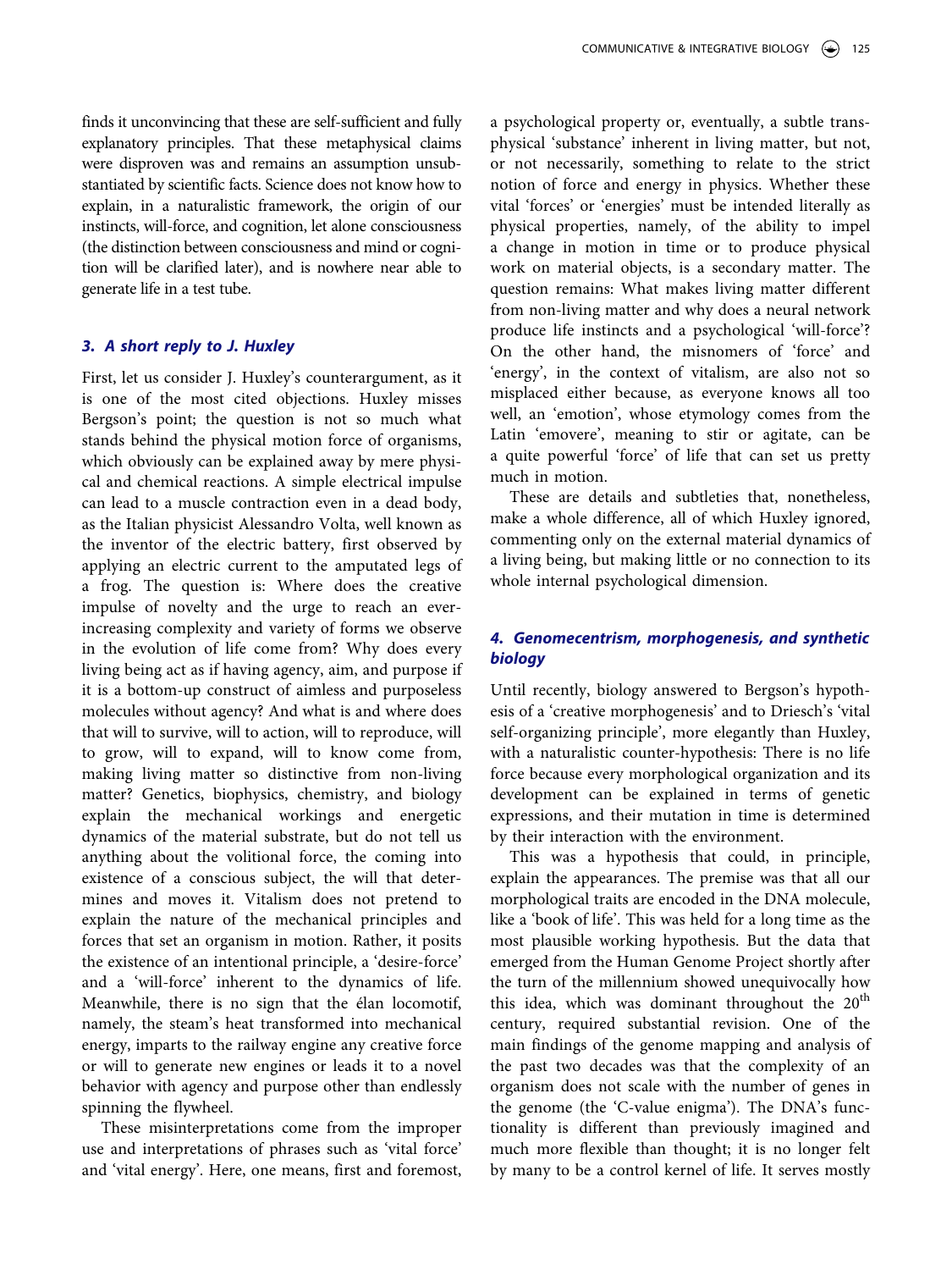as a template for amino acids that make up polypeptide chains transcribed into RNA, then translated into proteins. (In fact, only a small fraction of the genome is actually translated; the rest is 'non-coding DNA'–the infamous and inappropriately named 'junk DNA'.) It is not the genotype that determines the phenotype–that is, the DNA does not specify how proteins will have to be assembled to create the anatomical architecture of a fully developed organism. DNA is not a blueprint and does not function like a 'computer program' that codes for the morphology of the body (for reviews, see [[12\]](#page-14-16), [[12,](#page-14-16) [13\]](#page-14-17), or a summary of these [[14](#page-14-18)[,15\]](#page-14-19).)

<span id="page-6-0"></span>Meanwhile, the instructions to form an organism arise from an extremely complex network of interactions and relations between components, such as a myriad of cell signaling factors, enzymes, other proteins, amino acids, vitamins, minerals, etc. Genes are a passive database to build proteins, but they neither design nor control the shape, form, and structure of a living being. We now know that the DNA codes for the ingredients not for the recipe. From epigenetics, we now know that heritable phenotype changes are possible without altering the DNA sequence, involving instead the gene activity and expression which, among other things, may result from how the organism responds to external or environmental factors. There are complicated non-genetic factors that cause the organism's genes to behave differently.

Of course, physical traits like hair, skin, and eye color, facial features, and so on depend on the inherited gene pool. But none of these traits originates from a single gene; rather, they are the result of several streams of chemical synthesis, controlled by regulatory networks whose dynamics govern the genetic transcription. Even this results, in most cases, in a statistical outcome, not a certain and predetermined fact. More evolved functions depend upon even vaster regulatory networks and thousands of genes. Genes are only one of the players in an incredibly complex process inside the whole cell. Moreover, genetically identical individuals do not grow identically, even if subjected to the same environment, while large genetic variations can lead to the same phenotypical trait via multiple alternative pathways [\[16](#page-14-20)]. Cells and organisms can also alter their own DNA, rewriting their genome throughout life [[17\]](#page-15-0). By reading the DNA, one cannot determine the shape and size of an organ of a creature. DNA does not even tell us if there is a particular organ at all because it is not the DNA molecule that determines this.

<span id="page-6-3"></span><span id="page-6-2"></span><span id="page-6-1"></span>As genomic studies have shown, we humans share 98.9% of our DNA with chimpanzees [[18](#page-15-1)]. The remaining

1.1% codes for olfactory receptors, some having to do with the size of the pelvic arch, which allows us to walk upright, for fur, and differences in the immune system. It is not clear if the cognitive abilities between humans and chimps are a matter of genetic difference. What is known is that the genome determines a cognitive difference because of genes coding for a higher number of rounds of cell division during fetal brain development, leading to thrice as many neurons in the human brain as in that of a chimp brain. The genes encode only for a quantity which, much later, enables a quality, but there is nothing known in the genome that determines that quality. The latter must somehow be acquired with experience by our human neocortex, which embodies the main cerebral differences between our brain and those of other animals. So far, nothing has been found that codes for these skills other than saying "multiply chimp neurons by three".<sup>f</sup>

Therefore, the popularly conceived genomecentric notion of genes as a blueprint, encoded in the DNA as a program determining the organism's structure, its development, its variations up to every physical trait, and even our psychological inclinations, does not exist. We are not nearly as determined by our genes as once thought.

Another aspect that turned out to be hard to expunge is the (apparent or real) teleological dimension of life. An intriguing example of this comes from morphogenesis–that is, how, from a single fertilized cell, a highly complex self-assembling pattern emerges, developing the organism appropriate to its species. What are the mechanisms and underlying biophysical and chemical phenomena that preside over complex and apparently goal-driven pattern formations, like the self-assembly of structures such as an eye, a limb, and the entire 'bodyplan' during embryogenesis? How do organs regenerate after injury? How can large numbers of cells coordinate their individual activity to assemble themselves into organs and achieve geometric and functional goals that are defined at a macroscopic scale of the whole, but that cannot be found anywhere at the cellular level? Nowadays, we know that there are also correction mechanisms with adaptive decisionmaking capabilities within living tissues able to correct and adjust embryonic development despite forceful induced defects [\[19](#page-15-2)]. An inherent 'goal anatomy' that does not stop at the formation of an adult organism, as well-known from the salamander's amazing ability to regenerate an amputated limb.

<span id="page-6-4"></span>Contrary to popular belief, we are far from having any coherent theory capable of explaining how all this works. What we know is that it looks like the self-monitoring and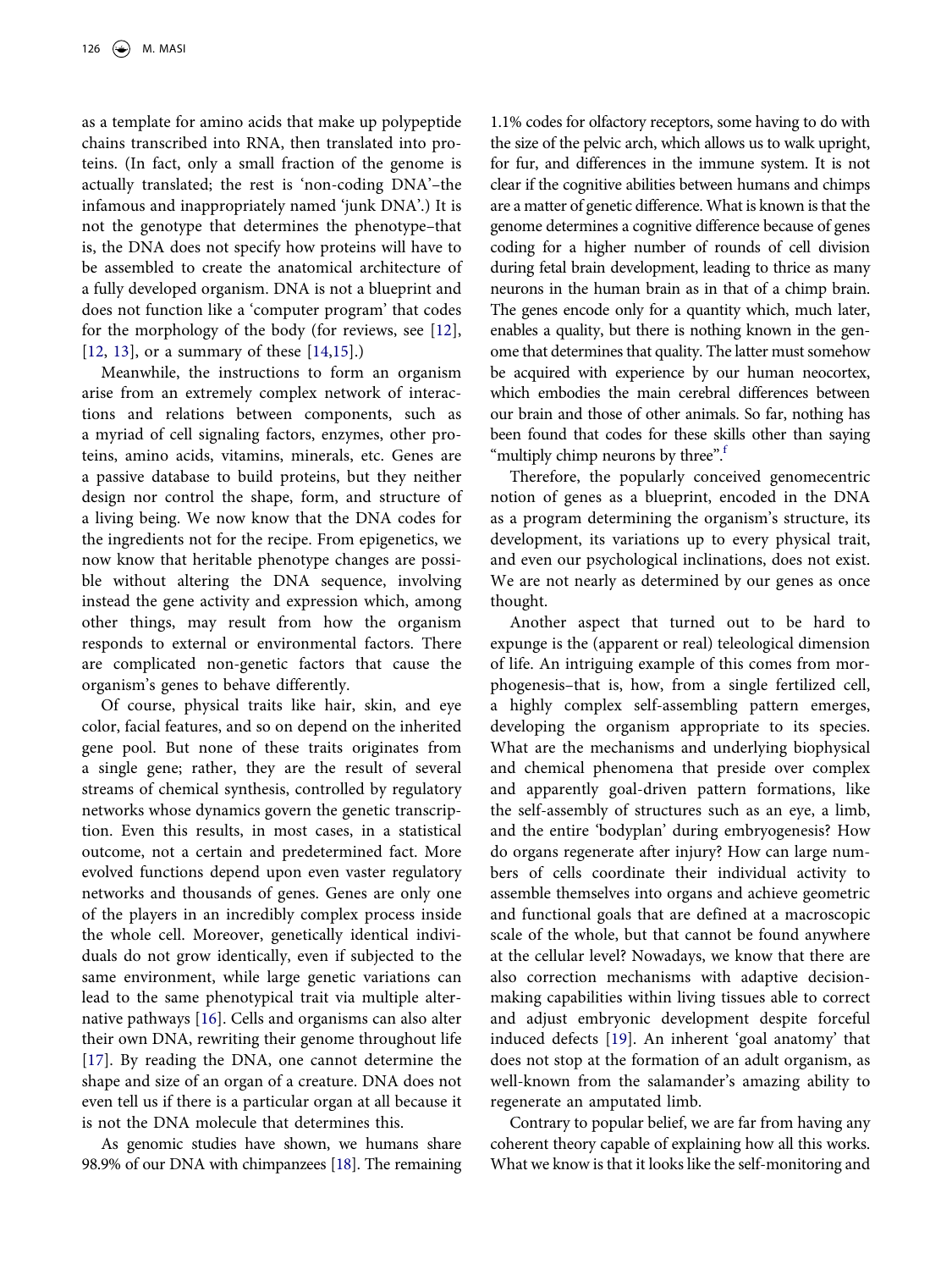repair of complex multi-tissue organ systems and their pattern formation involves a bioelectric code driving and changing the cell's transmembrane electric potentials. The large-scale anatomical pattern formation is regulated by very complicated networks of bioelectric signaling among cells which determine the differentiation and regulation of embryonic development and the regeneration of injured tissue and even avoid tumor formation [[20\]](#page-15-3).

<span id="page-7-0"></span>Science is now trying to reduce these processes to ordinary electro-chemistry by speaking of hugely complex 'long-range signals', 'planar polarity of proteins on cell surfaces', 'standing waves of gene expression', 'trans-membrane voltage potential and tensile forces', and 'chemical morphogen gradients carrying information about both the existing and the future pattern of the organism' [[21\]](#page-15-4). Some speak of a 'teleophobia' that *"has gone too far, putting biologists into a straitjacket that prevents them from exploring the most promising hypotheses"* [\[22](#page-15-5)].

<span id="page-7-3"></span><span id="page-7-2"></span><span id="page-7-1"></span>Other researchers have placed biological development and morphogenesis in terms of an information architecture. The multicellular organism is considered beyond the material aggregation of material units: It is a whole complexity of a communicative assembly of cells seen as an integrated cellular information field. Individual cellular information fields aggregate into an architectural matrix that enables organism-wide information management [[23–](#page-15-6)[26\]](#page-15-7). From this perspective, multicellularity is collaborative cellular management directed toward the optimization of information quality through its collective (internal and external) measured assessments. The biological organization represents a dual heritable system: It constitutes a biological materiality and also a conjoining information architectural matrix, with morphogenesis deriving from the reciprocations between these two inter-related facets and thereby yielding coordinated multicellular growth and development. Hence, an information architecture could serve as a morphogenetic template. This could be deemed a natural bridge between vitalistic concepts and physical/energetic realities. The logic is that in the cognitive frame, information is physical, not ethereal.

Thus, while previously all hope was laid into a genecentric approach, and that sooner or later would have abolished any vitalist temptation, now developmental biology resorts to bioelectric molecular signal functions at long range or information-theoretic approaches. To date, however, morphogenesis, despite a century of studies, is to a large degree still shrouded in mystery. The original Aristotelian vitalist claim that the creative generation of the form of living organisms needs a vital force and/or a goal-directed process, and that there must be a 'mind-like essence', an indwelling 'ideaplan' of assembly, without which life cannot develop, is far from having been expunged.

<span id="page-7-4"></span>This also raises the question of whether the generation of life by artificial means would dispel any form of vitalist conceptions. The recent developments in synthetic biology come to mind. Synthetic biology is a rapidly growing field of science that aims to redesign organisms for medical and agricultural applications, employing biotechnology, genetic engineering, molecular biology, and other methods of chemical, biological, or computer engineering. A 2007 Nature editorial declared synthetic biology as providing "a welcome antidote to chronic vitalism" [[27](#page-15-8)]. The claim was that once science became able to synthesize life, such as building protocells from macromolecular constituents, that would finally discard any form of vitalism. This was questioned more recently, showing that a synthetic approach would nonetheless be consistent with a physical–that is, a functional or organizational–form of vitalism [\[28](#page-15-9)]. Meanwhile, the question of whether it would dismiss metaphysical vitalism is not that straightforward either. It may only be said that the ability to engineer, design, recreate, or reproduce something does not necessarily imply that one can explain it and understand which forces are, or are not, at work. Also, relatively simple natural phenomena can be reproduced artificially without the ability to explain the mechanisms that make them come into being and which are the underlyin[g](#page-14-22) forces and efficient causes. $g$ 

<span id="page-7-8"></span><span id="page-7-7"></span><span id="page-7-6"></span><span id="page-7-5"></span>However, for the time being, this would be a purely speculative discussion. While, to a certain extent, synthetic biology made impressive progress, the creation of primitive cells does not go further than the design and synthesis of a minimal bacterial genome [[29,](#page-15-10)[30](#page-15-11)], protometabolic self-replicating molecules [\[31](#page-15-12),[32\]](#page-15-13), or primitive membranes, such as lipid vesicles (liposomes), encapsulating macromolecules [[33\]](#page-15-14). But creating the genetic material to enact the molecular machinery for protein synthesis and the metabolic pathways' complex network biochemical reactions, with all the associated functions performed by the cell´s organelles and substructures (nucleus, ribosomes, mitochondria, cytoskeleton, etc.), and, finally, obtaining a structurally stable protocell able to grow and reproduce, pass on heritable traits to offspring, replace worn parts by repair mechanisms, and respond adequately to environmental changes remains a very distant achievement, if possible at all. Therefore, we feel it premature to speculate on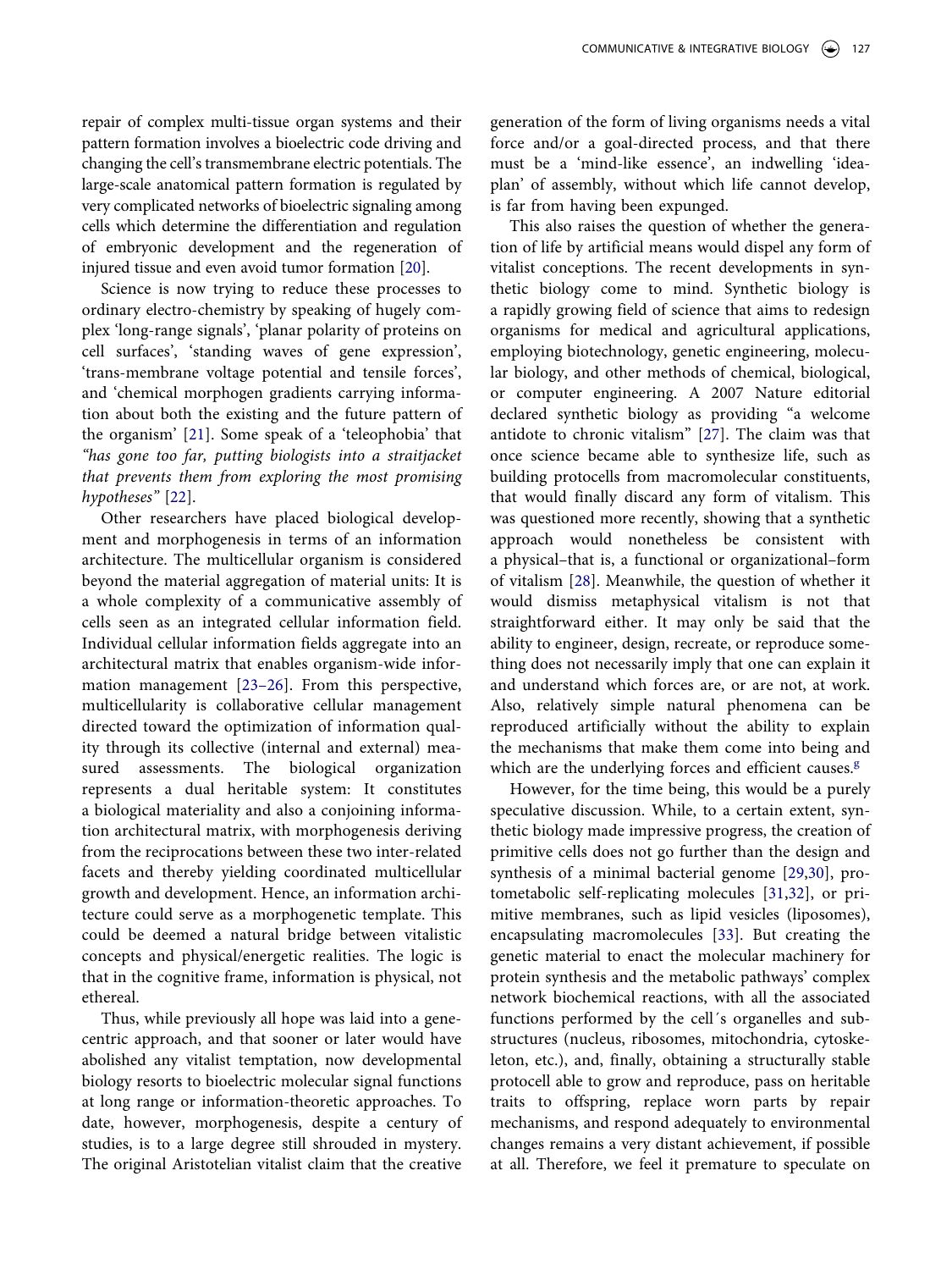the question of whether synthetic biology repudiates metaphysical vitalism, and leave it to posterity.

#### *5. What is life?*

The other claim of the vitalist is that there is a fundamental difference between living and nonliving matter. However, also, the attempt to abolish this distinction by reducing the former to the latter remains an elusive undertaking.

<span id="page-8-1"></span>Famous is Erwin Schrödinger's question "What is Life?" [[34\]](#page-15-15), which precisely tried to address this issue, without any convincing final answer. Biology tried hard to define what should be considered a living organism in naturalistic terms. However, there is no consensus regarding a universal definition of life. Nowadays, biology identifies the 'living', loosely speaking, as anything capable of metabolizing, eating, excreting, maintaining homeostasis, growing, adapting and responding to the environment, reproducing, and evolving. NASA adopted Carl Sagan's original proposal to define life as a "self-sustaining chemical system capable of Darwinian evolution" [\[35](#page-15-16)]. But one could present several counterexamples of non-living entities which nevertheless satisfy several of the above criteria.

<span id="page-8-2"></span>Viruses have no metabolism and remain inactive without reproducing as long as they do not encounter a host cell. And yet, they are capable of Darwinian evolution. Whether or not a virus is to be considered a life form is a matter of debate.

In a sense, cars 'eat', 'metabolize', and 'excrete', but no one would recognize them as resembling life. One might object that cars do not reproduce. But while reproduction is a common trait among all living beings, it cannot be the decisive aspect individuating life because the opposite does not hold: Living beings can also be infertile or sterile. Moreover, computer programs can simulate 'artificial organisms'–digital cellular automatons–fitting the above definition, though only at a much lower level of complexity than that of a real living cell. Whether such 'virtual lifeforms' could be designated as 'living organisms' is highly doubtful.

Thus, any definition of life based on such exclusively material functionalism always fails to capture something of what it is trying to define. For some reason, there is something undefinable, ineffable, and intangible in life, escaping a rigorous and universal scientific definition inside a purely reductionist and physicalist paradigm. The demarcation line between what is living and non-living remains unclear. Why is it so hard to define something whose existence is undeniable and whose distinctiveness so evident?

<span id="page-8-3"></span>Because of these philosophical issues, others, such as molecular biologist Andrew Ellington, declared: *"There is a more obvious conclusion to be drawn from our failure to define life: there is no such thing as life. Life is a term for poets, not scientists. There are only replicators with different degrees of complexity. PS: Many of you are closet vitalists"* [\[36](#page-15-17)]. Indeed, if something cannot be explained inside a particular normative view, one might legitimately conclude that it is a misplaced abstraction and deny its objective existence in the first place, thereby avoiding the burden of defining or explaining it.<sup>h</sup>

However, one may submit another conclusion to be drawn from the failure to define life: Vitalism is always lurking behind the scenes because, contrary to the accepted common narrative, there has never been any serious refutation of it. In life, we see consciousness, will, desire, motivation, cognition, mind, and goaldriven behaviors. Naturalism's aim to reduce these psychological traits to functional descriptions of material processes remains unsuccessful.

#### <span id="page-8-0"></span>*6. The mystery of sleep*

The author would like to add a short personal conjecture: To the best of my knowledge, no one has connected vitalism to the function of sleep. Let me outline the rationale behind this.

Science is not driven solely by a purely objective, third-person study of reality, but has always been conditioned by the way we perceive the world from a subjective first-person perspective. Consciousness studies are a paradigmatic example of this. From an exclusive third-person physicalist perspective, consciousness should be considered 'non-existent', as we do with vitalism. It is only because of our first-person subjective phenomenal experience that we admit something like consciousness, mind, emotions, feeling, and, more generally, sentience as being a subject worthy of scientific and empiric study. Otherwise, we would not allow these ineffable and undefinable quiddities to be part of scientific analysis.

On the other hand, we do not perceive 'vital energies' as being part of our inner first-person experiential realm and, thereby, the analogy may not hold. The question, however, is: Do we really not perceive it? Are our inner emotional sensations, feelings, instincts, desires, and all those drives we would label as 'vital' of the same nature as the outer physical sensations of touch, sight, sound, smell, and taste? Does the fact that both manifest inside a bodily boundary prove them to be material?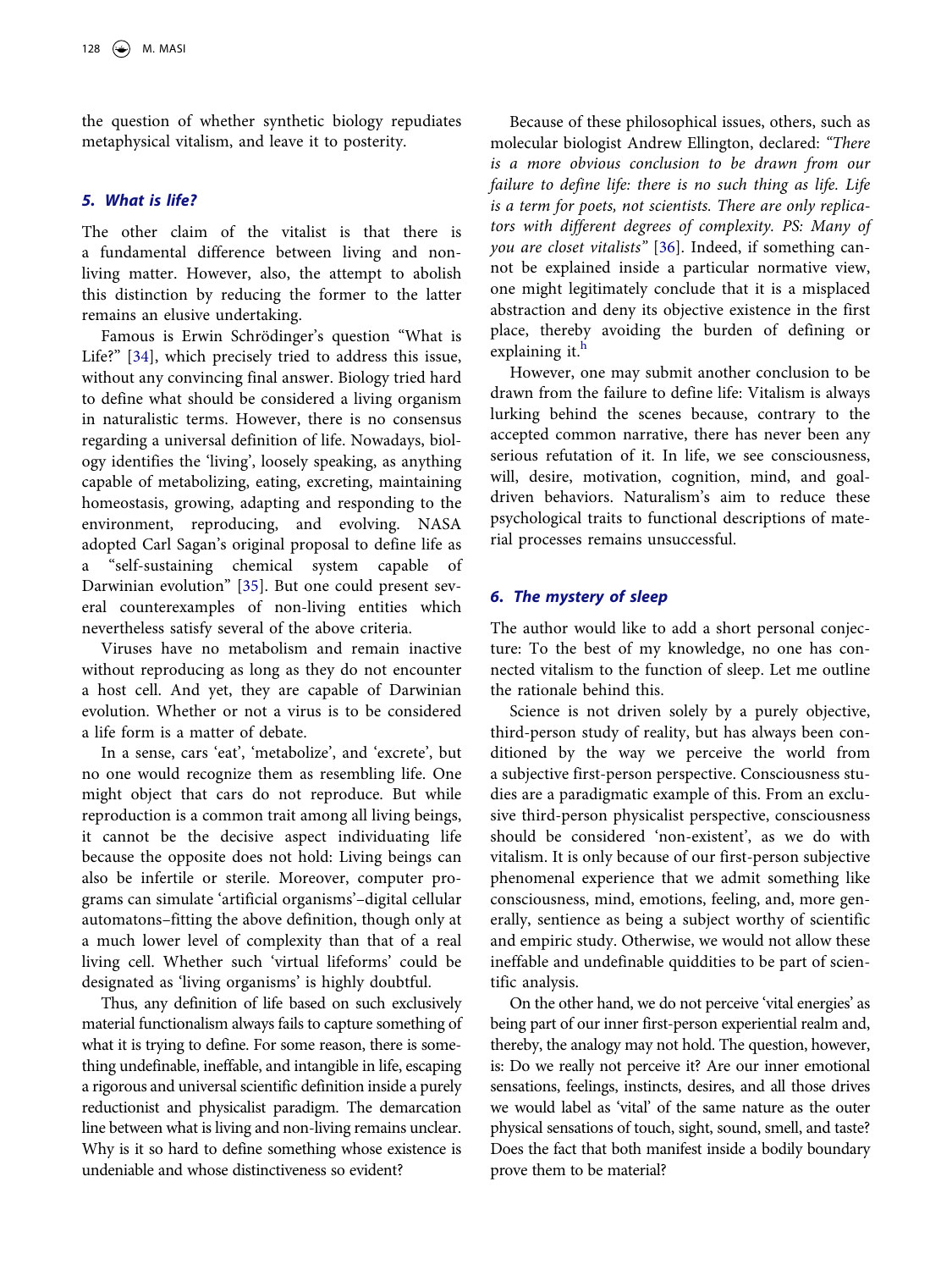For example, does that feeling of 'freshness', that sensation of having 'recharged the batteries' we know from our personal experience after a good sleep, come only from the physical? Conversely, does that perception of a 'lack of vitality' we know from sleep deprivation indicate only an organic lack of energy? If so, why can that metabolic deficiency not be replaced by something metabolic, say, by nutritional means, and instead requires an apparently passive function such as sleep? When we do not sleep enough, we increasingly feel a sense of a lack of 'vitality', 'energy-deprivation', and 'inertia' that no substance, food, or metabolic process in a waking state can regenerate; only the sleep cycles can restore this balance.

One of the unresolved issues in modern biology and psychology remains the nature and function of sleep and dreams. Findings suggest that dreams have the functional role of processing our emotional wakinglife experiences to avoid an informational and experiential overload that we could otherwise barely handle. Scientists agree that sleep has the purpose of repairing and reorganizing neural pathways, consolidating memories acquired during the waking state, filtering out redundant information, restoring the body and mind, and serving other metabolic, physiological, and psychological functions. As is well known, sleep deprivation leads to severe psychophysiological disorders and, in extreme cases, leads to death. However, there is now a growing consensus that this cannot be the whole story and that the real function and purpose of sleep remain elusive (for areview, see [[37-](#page-15-18)[39\]](#page-15-19),).

<span id="page-9-0"></span>In fact, we do not know why all the functions of sleep mentioned above could not be performed in a waking state as well. Also puzzling is the evolutionary origin of sleep. From a naturalistic evolutionary perspective, sleep looks like an outsider. According to Neo-Darwinism, everything–including sleep–must have evolved from natural selection and random mutations to allow for the best survival and reproduction chances. But sleep is a risky habit in a prey-predator environment, especially for those that are at the bottom of the food chain. Yet, there is no living organism, from cyanobacteria all the way to humans, that is not subjected to a circadian clock that, in brains, expresses itself as what we call 'sleep'.

The assumption that identifies sleep uniquely as a cerebral cycle is questioned by findings that show how the waking-sleep activity is not something proper only to organisms with a brain; those without a brain also show waking-sleep cycles. A sleep-like state has been observed in the cnidarian Hydra vulgaris, a small freshwater polyp that <span id="page-9-1"></span>has only a primitive nervous organization [[40](#page-15-20)]. It is now known that sleep is also present in animals, such as the jellyfish Cassiopea, which possess neurons organized into a non-centralized nerve system, but still have no brain. Their pulsing behavior, alternated by periods of quiescence at night, is consistent with waking-sleep cycles. When deprived of these quiescence periods, their activity and responsiveness decrease, indicative of a sleep-like state and supporting the hypothesis that sleep arose prior to the emergence of a centralized nervous system [\[41\]](#page-15-21). This suggests that sleep serves a more fundamental function than neuronal reorganization, primarily metabolic functions [\[42\]](#page-15-22).

<span id="page-9-3"></span><span id="page-9-2"></span>The question remains, however: Why must this metabolic function occur with an altered mind, body, and consciousness state? The vitalistic hypothesis that sleep may serve as 'recharging' the 'life-sheet' or 'vital body' with its 'vital energy' is not falsified.

#### **III. The mind in life**

#### *1. Consciousness and mind*

<span id="page-9-4"></span>Vitalism cannot be abstracted from the so-called 'hard problem of consciousness' [[43\]](#page-15-23), and that also asks for a satisfying closure of the explanatory gap between neural correlates and the subjective experiential and mental dimension of phenomenal consciousness and our inner subjectivity. Life stands in front of us with its cognitive and conscious dimensions as well. Every form of life, including the most primitive unicellular organism, as we will see, displays different degrees of cognitive behavior.

We previously distinguished between life and mind, with the former being characterized by qualities such as desire, emotions, instinct, strife, or will, while the latter relates to cognition, reason, or intelligence. Let us complement this distinction with a few clarifying remarks on the terminological and qualitative distinction between consciousness and mind as well.

<span id="page-9-5"></span>In modern consciousness studies, consciousness is usually regarded as the ability to have any subjective experience, sentience, or perception–what the American philosopher Thomas Nagel called "something it is like to be" [\[44](#page-15-24)]. If there is something, someone, or anything it is like to have an experience in and of itself, then one is said to be conscious. Loosely speaking, consciousness is what allows us to be a sentient, an experiencing subject witnessing qualitative phenomenal contents–so-called qualia–such as perceptions, feelings, pain and pleasure, sensory data, the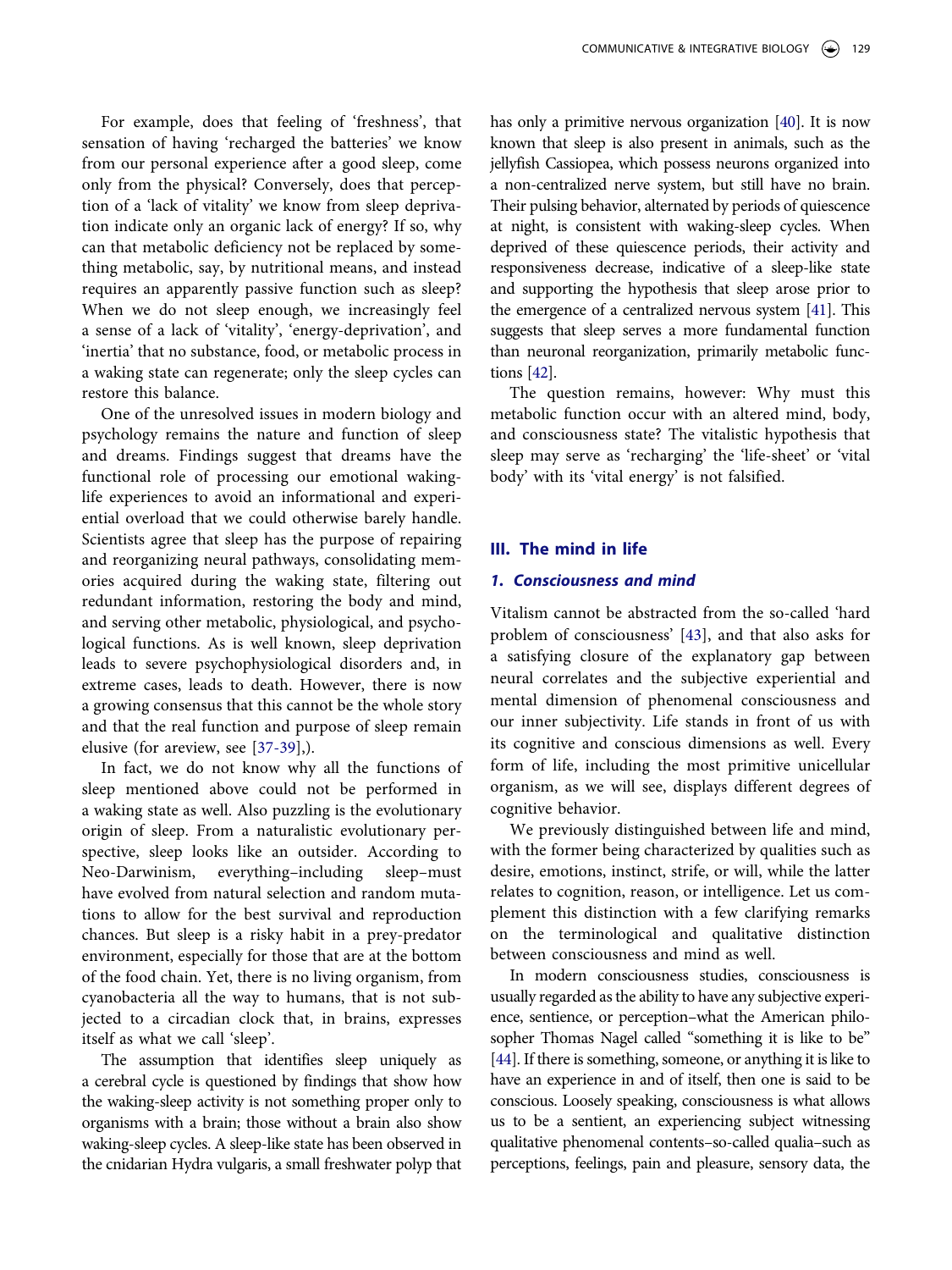perceptions of qualities like the redness of a rose or the sweetness of sugar, emotions, and mental contents.

But consciousness is also conscious *of* something: the fleeting thoughts, the impression of emotions, the sensory perceptions, the film of life, etc. In particular, it is conscious *of* mental events.

At a higher level, mind is the rational intellect, the thinking reason, that organizes and structures into representations, ideas, concepts, and meanings, that analyzes, reflects, makes more or less abstract logical inferences by analytic and deductive thought processes, etc. Cognition is a process of mind. It is the mental act or process of knowing, understanding, and perceiving through thought, experience, and the senses. As we are going to see in the next section, at a lower level, one speaks of 'basal cognition', meaning rudimentary learning and decision-making processes, beginning from the dynamic problem-solving capacities of cellular and subcellular forms [\[45](#page-15-25),[46\]](#page-15-26).

<span id="page-10-0"></span>Therefore, mind must be kept distinct from consciousness insofar that mind is an instrumental entity of consciousness with the cognitive function of thinking and knowing. Consciousness is distinct in the sense that it apprehends (but is not) mental states such as concepts, ideas, images, imaginations, etc. The distinction is necessary not only for semantic clarity, but also because, in hindsight, it is a common first-person experience: While mental contents such as thoughts and ideas come and go, the conscious individual subject witnessing those impermanent thoughts and ideas does not change its identity. To put it metaphorically: Consciousness is the canvas, mental phenomenality is the painting.

According to scientific materialism, mentality, in its low or high-level cognitive function, must be explained in the frame of a reductionist and physicalist formulation. All those cognitive tasks we characterize as 'mental' are considered epiphenomena and emergent properties, resulting from biophysical interactions of networked elementary units, such as molecules or neurons, for adaptation purposes of the organism. Meanwhile, the mind-body problem of the philosophy of mind remains, more than ever, an actual debate failing to find a commonly accepted resolution. Despite the enormous advances in neuroscience and consciousness studies within the last decades, consciousness and mind remain one of the most elusive aspects of reality.

This led to the recent revival of metaphysical ontologies, such as panpsychism or idealistic and panentheistic <span id="page-10-3"></span><span id="page-10-2"></span><span id="page-10-1"></span>conceptions of a universal mind. Most notably, panpsychism has been reconsidered in its different forms by modern leading philosophers in the field, like Thomas Nagel [\[47](#page-15-27)], Galen Strawson [\[48\]](#page-15-28), David Chalmers [[49](#page-15-29)], and Philip Goff [\[50](#page-15-30)], and on the other side of the spectrum, theories of cosmic consciousness, such as Ithai Shani's cosmopsychism [[51](#page-15-31)] or Bernardo Kastrup's analytic idealism [\[52](#page-15-32)], to mention only the most noted. These posit not matter, but, rather, consciousness or mind, as fundamental.

## <span id="page-10-4"></span>**2. Cellular cognition and consciousness and plant basal cognition revisited**

There is now sufficient empiric evidence suggesting how at least forms of 'basal cognition' necessitate neither a brain nor a nervous system. Mounting evidence suggests how at least cognition might be a fundamental aspect of life, before the emergence of neural activity, while until recently it was taken for granted that any form of cognition could emerge solely from a brain or that it requires at least a neural substrate.

However, biology is discovering that cells have some primitive ability to learn and associate, resembling conditioned behaviors or changing them by anticipatory skills. Within the turn of the millennium, a renewed interest in this field gained momentum, especially due to the new findings that are transforming our understanding of how mentality emerges in living organisms and even questions the very notion of 'intelligence' and 'mind' itself.

<span id="page-10-6"></span><span id="page-10-5"></span>The most notorious example of cellular intelligence is that of the 'Physarum polycephalum', a large amoeba-like slime mold 'plasmodium'*–*a fungal cytoplasm containing several nuclei, but enclosed in a single membrane – that can be considered a single giant cell. It changes its shape as it crawls in search of food, as a yellow network of tube-like structures that grow a few centimeters per hour, a movement that can be captured via time-lapse recordings. This slime mold has several skills and behavioral patterns that could be labeled 'proto-intelligent' and that one would hardly associate with such a primitive creature. For example, it can find the minimum length between two points in a labyrinth [[53\]](#page-15-33). Further research showed that P. polycephalum can minimize the network path and complexity between multiple food sources–it can solve the 'travelingsalesman problem', commonly known in both biology and computer architecture [[54\]](#page-15-34).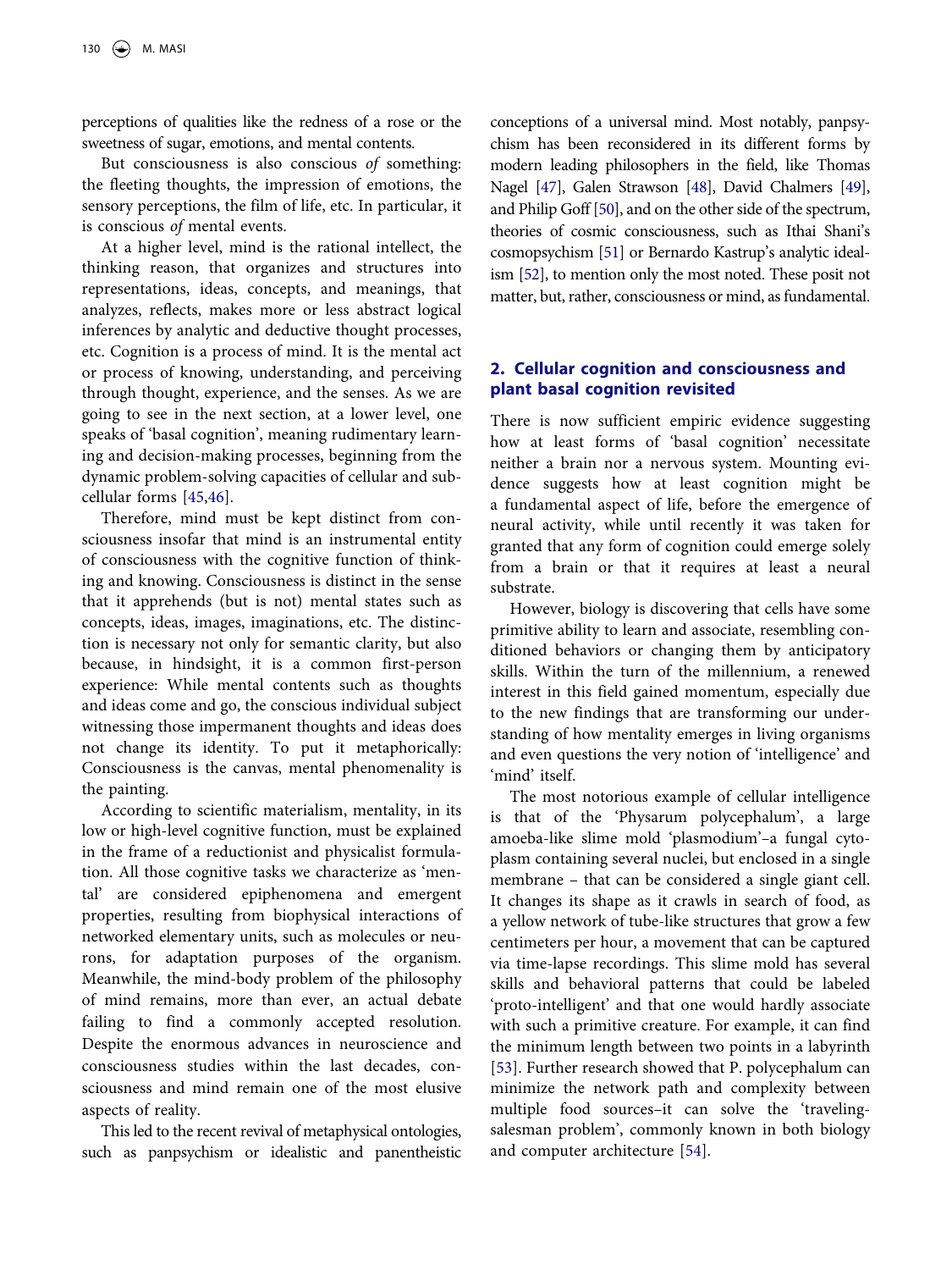<span id="page-11-1"></span>Conditioned behavior was shown as well. When it is exposed to life-threatening electric pulses at constant time intervals, it reduces its speed of growth or stops entirely for a while before starting to grow again. Once conditioned, it learns to anticipate the arrival of the shock if one administers a series of pulses and leaves out the last one [\[55](#page-16-0)]. P. polycephalum is also able to adjust to unfavorable circumstances. If one forces it to cross an agar bridge with caffeine or quinine at toxic, but not killing, concentrations, it first slows down but, after repeated attempts, nevertheless crosses the bridge at the same speed in the absence of the irritant substances [[56\]](#page-16-1). It was believed that this was something only neural networks could do: learning to ignore repeated negative stimuli. That is, a learning process of habituation took place.

<span id="page-11-3"></span><span id="page-11-2"></span>Another quite surprising behavior was (re)discovered recently in another protozoan. Already in 1906 (for a short historical account, see [\[57](#page-16-2)]), the American zoologist, Herbert Spencer Jennings, noted how the ciliate 'Stentor roeselii' is capable of escalating actions to avoid an irritant stimulus. One hundred and thirteen years later, Jennings' observations were confirmed [[58\]](#page-16-3). Indeed, this unicellular organism can change its behavior about how to respond to the environment in an escalation of actions that, to date, represent the most complex behavior known for a single cell.

<span id="page-11-4"></span>Empiric evidence suggests that conditioned behavior in other unicellular organisms exists, such as in amoebae. A Spanish group analyzed the motility pattern of the 'Amoeba proteus' under the influence of stimuli, consistent with associative conditioned behavior [\[59](#page-16-4)].

<span id="page-11-5"></span>Similar abilities have been observed in bacteria. Bacteria are considered the most elementary form of life because they are prokaryotic cells. Nevertheless, it has been shown that they can sense the environment, actively move within it, target food, avoid toxic substances, and meaningfully change their swimming direction. Most interesting is their behavior when they come together and form a bacterial community, which shows surprising problem-solving abilities. Bacteria communicate with each other and coordinate gene expression, which determines the collective behavior of the entire community by a 'quorum sensing'. They can cooperatively self-organize into complex colonies through a communication-based intercellular interplay [[60\]](#page-16-5).

<span id="page-11-6"></span>This leads to a collaboration that allows the community to achieve a common goal. These communities elaborate functional structures to determine if other microorganisms nearby are threatening their survival and eventually secrete antibiotic compounds toxic to other species except their own, anchor in a place or stay motile, divide for the growth of the community, release spores, etc. This allows them to work together to survive in stressful environments. Analogous to P. polycephalum, bacteria's collective intelligence becomes evident when they are confronted with relatively complex task-solving problems, such as routefinding in mazes and fractals [\[61](#page-16-6)]. Cells were observed in sensing a shortcut using self-generated gradients and selecting a new minimal route (see [\[62](#page-16-7)] or for a review of bacteria's basal cognitive skills, see also [\[63](#page-16-8)]).

<span id="page-11-11"></span><span id="page-11-10"></span><span id="page-11-9"></span><span id="page-11-8"></span><span id="page-11-7"></span>Whether unicellular forms of life can be considered conscious in the sense of having some form of a sentient experience is something hard to establish given the inherently subjective nature of consciousness. Nevertheless, this evidence of cellular intelligence prompted hypotheses regarding the cellular origin of consciousness as well. Noteworthy is the Cellular Basis of Consciousness (CBC) model, which challenges the assumption that subjective awareness emerged late in evolution [[64\]](#page-16-9). Conscious experience may already appear in cellular form, co-terminus with life. Processes taking place in excitable cellular membranes may lead to a basal form of proto-consciousness with intentional and cognitive capacities [\[65\]](#page-16-10). In this theoretical framework, the plasma membrane, together with the nuclear envelope/centrosome/microtubules complex, are seen as the two different 'nanobrains' generating a 'cellular self' with a purposive agency.<sup>i</sup> Individual cells maintain their identity by measuring information to sustain a self-referential homeostatic equipoise in reaction to the external environment [\[24\]](#page-15-35). A selfreferential awareness that *is* self-organization, and in which every cell embodies an elemental cognition. From this perspective, one could conceive of a Cognition-Based-Evolution (CBE), complementing Darwinian natural selection processes, in which receptive intelligent cells measure the environment–that is, assess information–and consequently learn and react to uphold self-identity. In a sense, life could be seen as 'continuous measurement of information'. For a thought-provoking summary of the CBC theory, see also [[66\]](#page-16-11).

<span id="page-11-13"></span><span id="page-11-12"></span><span id="page-11-0"></span>What about multicellular organisms? In this regard, it might be worth noting how there is evidence that nonneuronal multicellular organisms also show forms of intelligence. At the turn of the millennium, terms like 'plant neurobiology'[j](#page-14-25) emerged, drawing parallels between the complex information processing and signaling system in plants and the animal's neuronal activity [[67,](#page-16-12)[68\]](#page-16-13).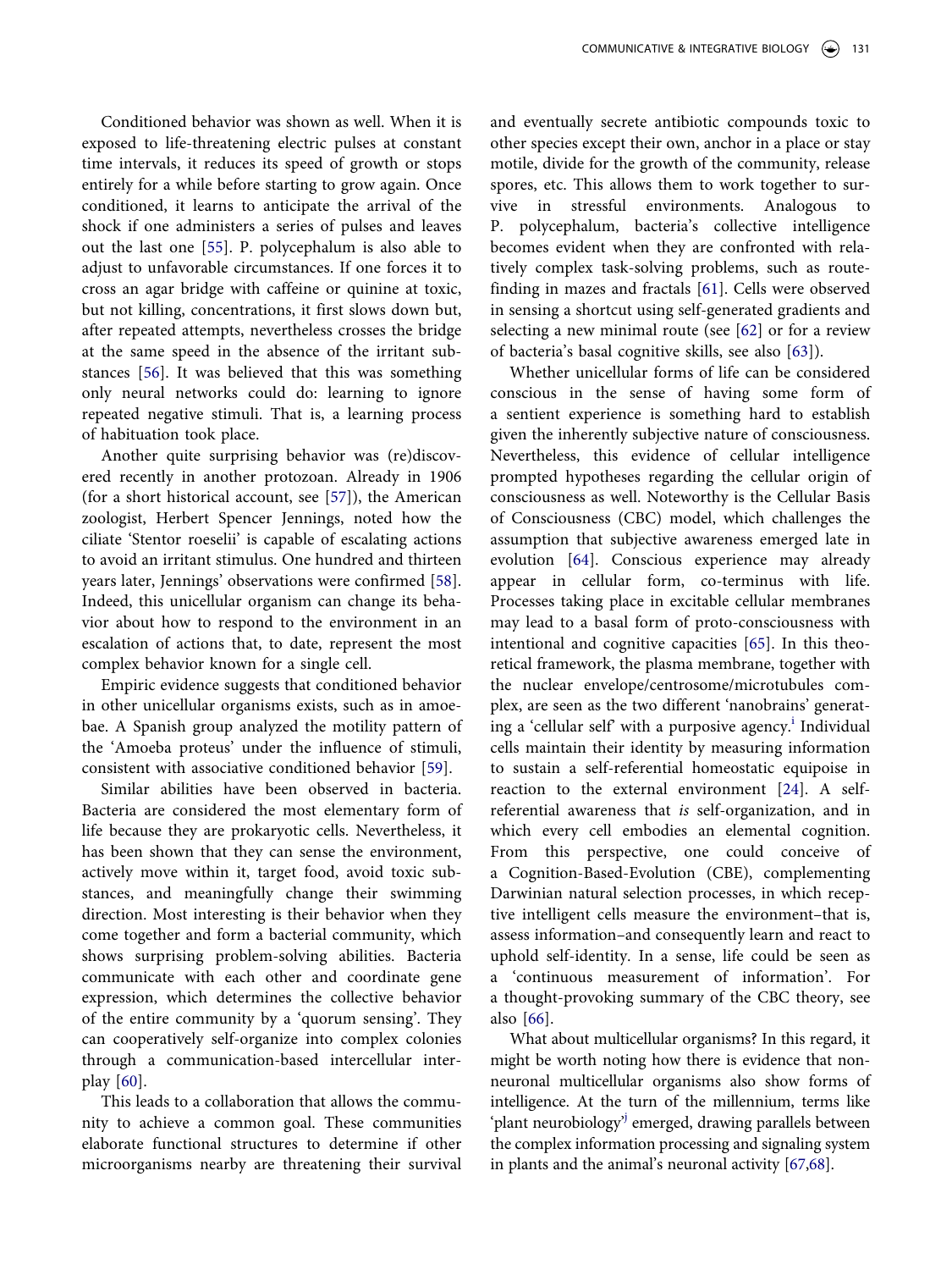<span id="page-12-0"></span>To provide some examples, it was shown that garden pea seedlings (Pisum sativum) change their foraging behavior–their direction of growth–if trained to associate a running fan with a light source, shining an hour after the fan's operation [[69\]](#page-16-14). Another example that raises important questions, not only about the predictive abilities of plants, but also about how they perceive the environment, was an experiment analyzing the goal-directed movements of the same pea plants, which showed that the climbing plant searching for a support to attach to exhibited an anticipatory prehensile mechanism, which gave it the ability to plan its movements before having any physical contact with the support [[70](#page-16-15)]. There is now an extended literature that, especially in the last decade, has consistently shown how plants change behavior and adapt, respond predictively, possess some form of memory, resort to an air and underground communication system based on chemicals, have visual and acoustic signals, have learning abilities and can evaluate their surroundings, make decisions, and even have a social life cooperating with one another (for a not-too-long review, see [\[71](#page-16-16)].)

<span id="page-12-2"></span><span id="page-12-1"></span>The overall picture that arises from these findings is that, among living beings without a brain, an intimation of collective intelligence arises when several units or 'nodes'–unicellular organisms–connect and form an informational network. Once several of these nodes signal to each other in a complex connectome, a new order and level of functional skills arise that the single cell does not have. The single cell already seems to have some elementary cognition (and, perhaps, a protoconsciousness), but something new and qualitatively different emerges once these little entities connect in a complicated communication web.

#### **3. What is cognition?**

These recent discoveries on monocellular or multicellular behaviors raise questions. Is a tiny unicellular creature, which swims through a fluid, hunts for its prey, avoids obstacles, has a memory, and can even predict events in advance, just a piece of complex biophysical machinery? Or should we ascribe to it, at least, some form of 'basal cognition' and eventually even some elementary form of sentience? Is a climbing plant that nervously flutters its tendrils throughout space, analyzes the environment, grows toward a support it apparently 'sees', and begins to grab for it before even touching it only a machine driven by a chemical reaction, or something to which we could ascribe a form of conscious cognition?

<span id="page-12-3"></span>As with the notion of life, the unambiguous definition of what is commonly called 'cognition' remains a matter of considerable debate (for a couple of recent works on this matter, see [[72\]](#page-16-17) and [\[73](#page-16-18)].) Broadly speaking, we can maintain an understanding of cognition as the action or faculty of learning, decision making, sensing and responding, communicating, information processing, and having memory, agency, and associative skills, including high-level forms of cognition that result in analytic thinking and reason, known as the 'mind'.

A first standpoint, that of a physicalist approach, is that which does not consider the above described cellular behavioral phenomena as proof of what is commonly meant by 'cognition', 'intelligence', or even less a 'mind' or 'consciousness'. One might regard such a standpoint as an attempt to anthropomorphize nonhuman behavior and, instead, express cognitive functions in organisms without a brain in terms of system theory, reducing all complex systems dynamics to mere elementary processes: as an emergent property instantiated as an adaptive behavior of a complex nonlinear dynamical system, which rearranges its internal state in response to the stimuli of an external environment. For example, the system theory of autopoiesis, by Chilean biologists Humberto Maturana and Francisco Varela [[74\]](#page-16-19), refers to the process of self-creation and selfpreservation of living systems, where cognition is seen as a self-referencing mechanism determined by a structural coupling to the environment. It works along the line of Gilles Deleuze, who considered the tendency of life to move toward a greater selforganizing complexity that maximizes difference (the genesis and process of ongoing biological differentiation), with its dynamic potentiality to develop beyond its actuality (life's tendency to build new organic structures and properties that allow it to perform new functions), and renamed it 'vitality', a form of physical vitalism ([\[75](#page-16-20),[76\]](#page-16-21),).

<span id="page-12-5"></span><span id="page-12-4"></span>The second standpoint, that of a metaphysical approach, is the idea of matter having in itself, a priori, mental or experiential properties; this was considered only by some philosophers, like Gottfried Wilhelm Leibniz, Baruch Spinoza, Alfred North Whitehead, and William James, who expressed a panpsychist view, namely, that everything is fundamentally a form of consciousness or mind. But these speculations did not have, until recently, much influence on the overall established naturalistic paradigm. The science of biosemiotics, a branch of biology that interprets living processes as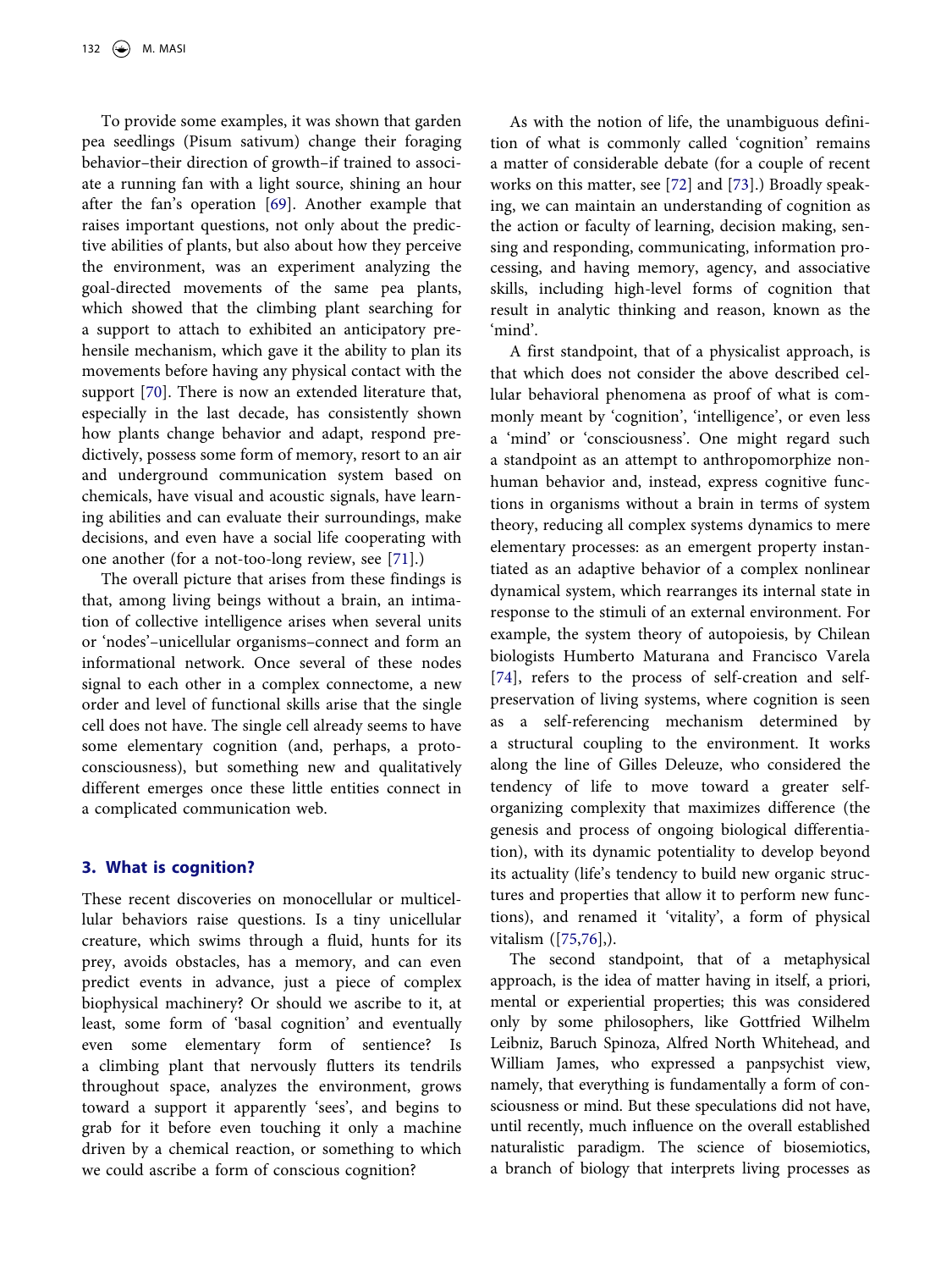<span id="page-13-0"></span>the production and interpretation of signs, codes, information, meanings, habit formation, and their communication in the biological realm (for an introductory essay, see [\[77\]](#page-16-22)), came somewhat closer to the idea of cognition as a fundamental aspect of reality, but refrains from making the decisive step toward the reversion of the naturalistic paradigm.

The (more or less implicit) premise of present science is the physicalist and reductionist view in which we must recast everything into a causational chain determined by a system of processes that lead to cognition as an emergent secondary epiphenomenon–that is, something that works by a unidirectional bottom-up process, such as: aggregation of microscopic fundamental interacting units into largescale network processes → information/code/semantics → cognition. The plausibility of the hypothesis that goes the other way around is rarely addressed (for an interesting exception, see [\[78\]](#page-16-23)), namely, that cognition is fundamental, and even more fundamental than matter, and that the causational chain works as: cognition  $\rightarrow$  semantics/code/ information **→** aggregation of microscopic fundamental interacting units into large-scale network processes.

<span id="page-13-1"></span>The observational data that suggest cognitive properties in non-neuronal tissue allow us to posit that cognition might not be just an emergent behavior determined by a complex network of processing units, but, rather, that it is an inherent and basic feature of living matter itself. There might exist not only a lifeprinciple, but also a mind-principle, both expressing a vital-mental polarity.

### **IV. Conclusion**

We presented some arguments and scientific evidence aimed at critically reviewing the widely held belief that vitalism is dead, with mentality and consciousness having no place in Nature other than being emergent epiphenomenon. This belief holds fast to the prophecy of Francis Crick: *"And so to those of you who may be vitalists I would make this prophecy: what everyone believed yesterday, and you believe today, only cranks will believe tomorrow"* [\[79](#page-16-24)].

<span id="page-13-2"></span>Upon closer inspection, however, one realizes that there is no end in sight for the search for a mechanistic explanation that reduces life to non-life and dismisses Bergson's 'creative evolution' or Driesch's entelechy as self-organizing principles, furnishing a naturalistic foundation of the volitional and cognitive behavior in living organisms. For the same reason, modern findings on the relatively complex cognitive behavior of simple life forms without a nervous system also shift us away

from a naturalistic reduction of mental phenomena. Life, mind, and consciousness are far from having been naturalized, even from a philosophical perspective. Whatever the truth, as of the date of this writing, their naturalization cannot be considered a closed case. Metaphysical vitalism and idealism remain viable options. Nothing in science prevents us from seeing will, cognition, and sentience as powers of a subconscious Nature trying to express itself in different biological forms. A theoretical framework is possible that sees life and mind as the two aspects of a conscious universe and as two fundamental inherent properties that emerge in and through matter rather than by matter alone. Life and mind, as two distinct aspects of reality, both having consciousness as their origin and matter as their supporting basis.

Moreover, the trouble with expunging teleological temptations might well be due to humans' tendency to anthropomorphize Nature, as Ellington implied, but nothing prevents us from recognizing life with its impulsive dimension (will, desire, emotions, motivations, etc.), mind with its cognitive dimension (learning, problem-solving and decision-making processes, information and thought processes, reason, intelligence, knowing), and consciousness with its sentient dimension (experience, sensations, subjectivity) as fundamental principles that are already inherent in Nature and that impel the organization and function of living matter itself, rather than being mechanistic emergent appearances alone. Denying these features of the natural world as being exclusive to humans could be seen as a form of anthropocentrism as well.

The dismissal of these paradigms might have been too premature, and they may soon find their way back into our world-constructs, at least in matters of philosophical interest in biology, and, like idealism, panpsychism, and various conceptions of universal consciousness, are already doing in the philosophy of mind. The phenomenon of life emerging from non-living matter, and that of mind from non-mental stuff, is no less perplexing than that of consciousness emerging from non-conscious matter. There is not only a hard problem of consciousness, but also a hard problem of life, and a hard problem of mind.

Seeing life, mind, and consciousness as appearance arising out of a mechanistic clash of material forces and particles, or, on the contrary, as fundamental properties already inherent in matter itself, is not just a philosophical musing, but something that may influence our way of seeing biology and determine the very practical aspects of science and its future progress or stagnation.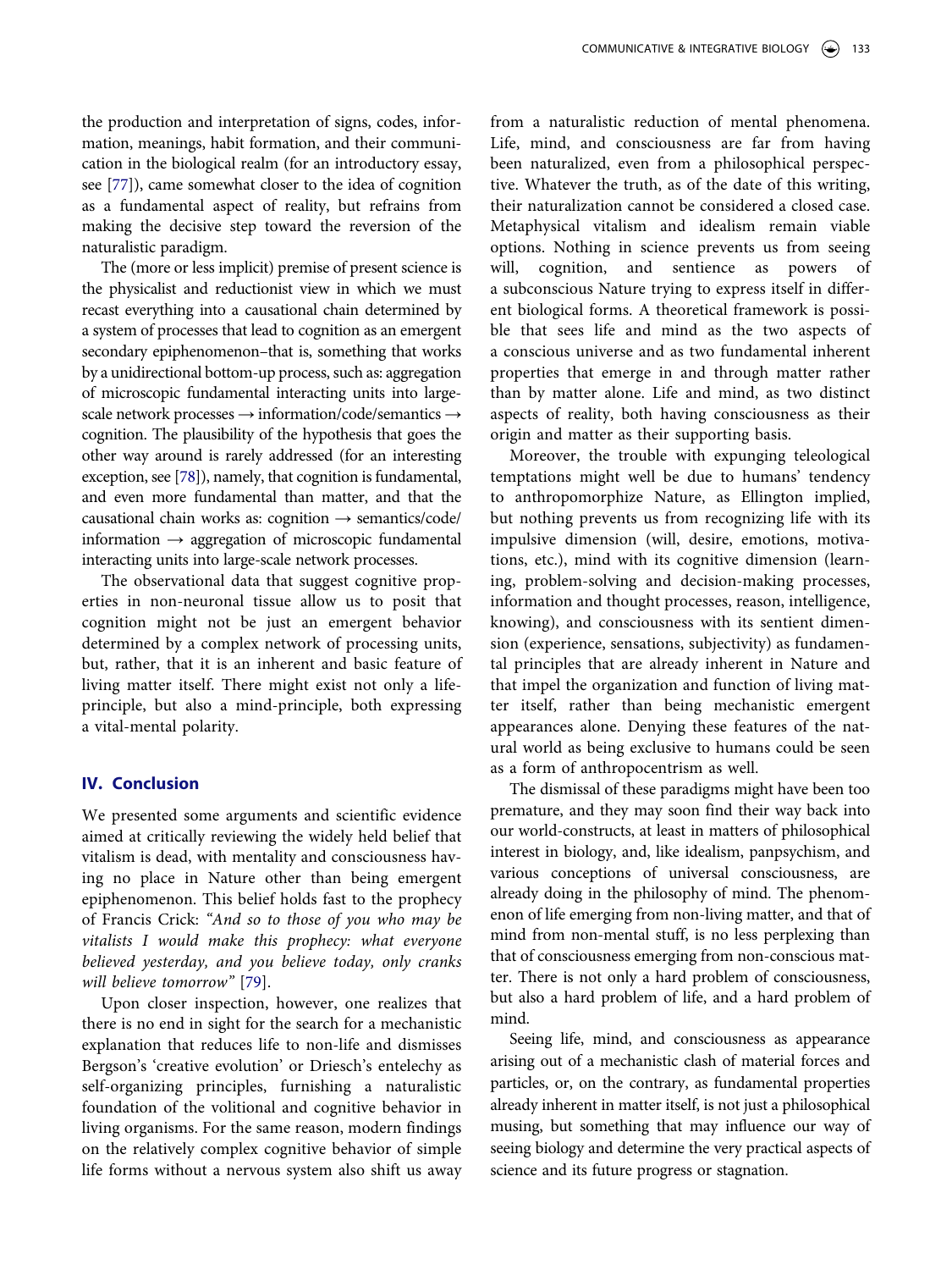### **Notes**

- <span id="page-14-5"></span>a In the literature, the terms 'physicalism', 'material monism', and 'materialism' are frequently interchanged. The terms 'material monism' or 'materialism' were used more frequently by authors of the past centuries. However, nowadays, 'physicalism' is a more rigorous term inasmuch as modern physics describes more than just matter, including energy, force fields and physical laws.
- <span id="page-14-6"></span>b To be distinguished from 'epistemological' or 'subjective' idealism, which we will not consider here.
- <span id="page-14-7"></span>c This is a conflation we will later avoid in this paper, in [section II](#page-2-0).1. For the time being, we maintain the word 'mental' as something relating to 'cognition', 'reason', or 'intelligence', but not 'consciousness', 'sentience', 'emotions', or physical sensations.
- <span id="page-14-9"></span>d The ontologic framework of a fundamental nonmaterial non-dual awareness as foundational to a selforganizing universe has also received some attention in the biological sciences, e.g [**[80\]](#page-16-25).**
- <span id="page-14-26"></span><span id="page-14-15"></span>e In the present context, the word 'organic' is misleading. In chemistry, organic compounds are no longer defined as chemicals synthesized in living organisms. An organic compound is any molecule containing carbon-hydrogen bonds. Also, methane is an organic compound and no one would consider it a 'living organism'.
- <span id="page-14-21"></span>f But does size really matter? Not really, as the brain of an elephant has three times the number of neurons that humans have, and the weight and volume of a sperm whale brain measures six times as much. The neuroanatomical uniqueness of humans is in the number of neurons in the cerebral cortex: about 16.3 billion neurons vs. the 9 billion within a gorilla and the 6 billion within chimpanzees.
- <span id="page-14-22"></span>g For example, one can produce electric currents without even suspecting the existence of electron flows and electric fields, or one can reproduce chemical reactions without knowing anything about the laws of atomic physics and quantum mechanics determining it–let alone understand how, deep down, these necessitate the existence of nuclear forces as well.
- <span id="page-14-23"></span>h This approach is reminiscent of the doctrine of eliminative materialism in the philosophy of mind. Because phenomenal consciousness refuses to be cast into a strict naturalist account, the eliminativist contends that our subjective experiences, such as pleasure and pain, joy and grief, and the existence of our mental states, are just inexistent 'illusions'.
- <span id="page-14-24"></span>i Also others, independently from the CBC model, point out how mitochondria already exhibit social behavior by communicating with each other and with the cell nucleus, exhibiting group formation and interdependence, synchronizing their behaviors, and engaging in functional specialization [[81](#page-16-26)].
- <span id="page-14-27"></span><span id="page-14-25"></span>j Speaking of 'plant neurobiology' for an organism without neurons is an obvious misnomer. This, however, has become a common nomenclature.

### **Acknowledgments**

The author is grateful to the anonymous referees for their careful reading of the paper and for valuable

suggestions and comments.

#### **Disclosure statement**

No potential conflict of interest was reported by the author(s).

#### **References**

- <span id="page-14-0"></span>[1] Normandin S, Wolfe C. Introduction. In: Vitalism and the scientific image in post-enlightenment life science, 1800-2010. s.l.: Springer; [2013.](#page-1-0) [https://link.springer.](https://link.springer.com/book/10.1007/978-94-007-2445-7) [com/book/10.1007/978-94-007-2445-7](https://link.springer.com/book/10.1007/978-94-007-2445-7)
- <span id="page-14-1"></span>[2] Frank P. The law of causality and experience (1908). In Robert . S Cohen. Between physics and philosophy. s.l.: Cambridge, MA: Harvard University Press; [1941.](#page-1-1) p. 17–28.
- <span id="page-14-2"></span>[3] Schlick M. Philosophy of organic life. In: Feigl H, Brodbeck M, editors. Appleton-century-crofts, a cura di *readings in the philosophy of science*. New York; [1953](#page-1-1). p. 523–536.
- <span id="page-14-3"></span>[4] Nagel E. The structure of science. In: Problems in the logic of scientific explanation. New York: Harcourt, Brace & World; [1961.](#page-1-2)
- <span id="page-14-4"></span>[5] Hempel C. Philosophy of Natural Science. s.l.: Englewood Cliffs (NJ): Prentice Hall; [1966.](#page-1-3)
- <span id="page-14-8"></span>[6] Timalsina S. Consciousness in Indian philosophy: the Advaita Doctrine of 'Awareness only'. s.l.: Routledge; [2008.](#page-2-1)
- <span id="page-14-10"></span>[7] Burley M. Classical Samkhya and Yoga: an Indian metaphysics of experience. s.l.: Routledge; [2007.](#page-2-2)
- <span id="page-14-11"></span>[8] Wolfe C, Normandin S. Vitalism and the scientific image: an introduction. In: Vitalism and the scientific image in post-Enlightenment life science. s.l.: Springer; [2013](#page-2-3).
- <span id="page-14-12"></span>[9] Wolfe CT. Models of organic organization in Montpellier vitalism. Early Sci Med. [2017;](#page-3-0)22(2– 3):229–252.
- <span id="page-14-13"></span>[10] Gilbert SF, Sarkar S. Embracing complexity: organicism for the 21st century. Dev Dyn. [2000](#page-3-1);219:1–9.
- <span id="page-14-14"></span>[11] Bergson H. Creative Evolution. 1st. Arthur Mitchell: Henry Holt and Company[;1911.](#page-3-2)
- <span id="page-14-16"></span>[12] Jose AM. A framework for parsing heritable information. J Royal Soc. [2020;](#page-6-0)17(165). [https://royalsocietypublishing.](https://royalsocietypublishing.org/doi/10.1098/rsif.2020.0154)  [org/doi/10.1098/rsif.2020.0154](https://royalsocietypublishing.org/doi/10.1098/rsif.2020.0154)
- <span id="page-14-17"></span>[13] Cohen IR, Atlan H, Efroni S, [2016.](#page-6-0) *Genetics as explanation: limits to the human genome project*. [Online].
- <span id="page-14-18"></span>[14] Cutlip K, [2020.](#page-6-0) *DNA may not be life's instruction book just a jumbled list of ingredients*. [Online] Available at: [https://phys.org/news/2020-04-dna-life-bookjust-jumbled](https://phys.org/news/2020-04-dna-life-bookjust-jumbled-ingredients.html)  [-ingredients.html](https://phys.org/news/2020-04-dna-life-bookjust-jumbled-ingredients.html)
- <span id="page-14-19"></span>[15] Pistoi S, [2020.](#page-6-0) *DNA Is Not a Blueprint*. [Online] Available at: [https://blogs.scientificamerican.com/obser](https://blogs.scientificamerican.com/observations/dna-is-not-a-blueprint/)  [vations/dna-is-not-a-blueprint/](https://blogs.scientificamerican.com/observations/dna-is-not-a-blueprint/)
- <span id="page-14-20"></span>[16] Wagner A, Wright J. Alternative routes and mutational robustness in complex regulatory networks. Biosystems. [2007](#page-6-1);88(1–2):163–172.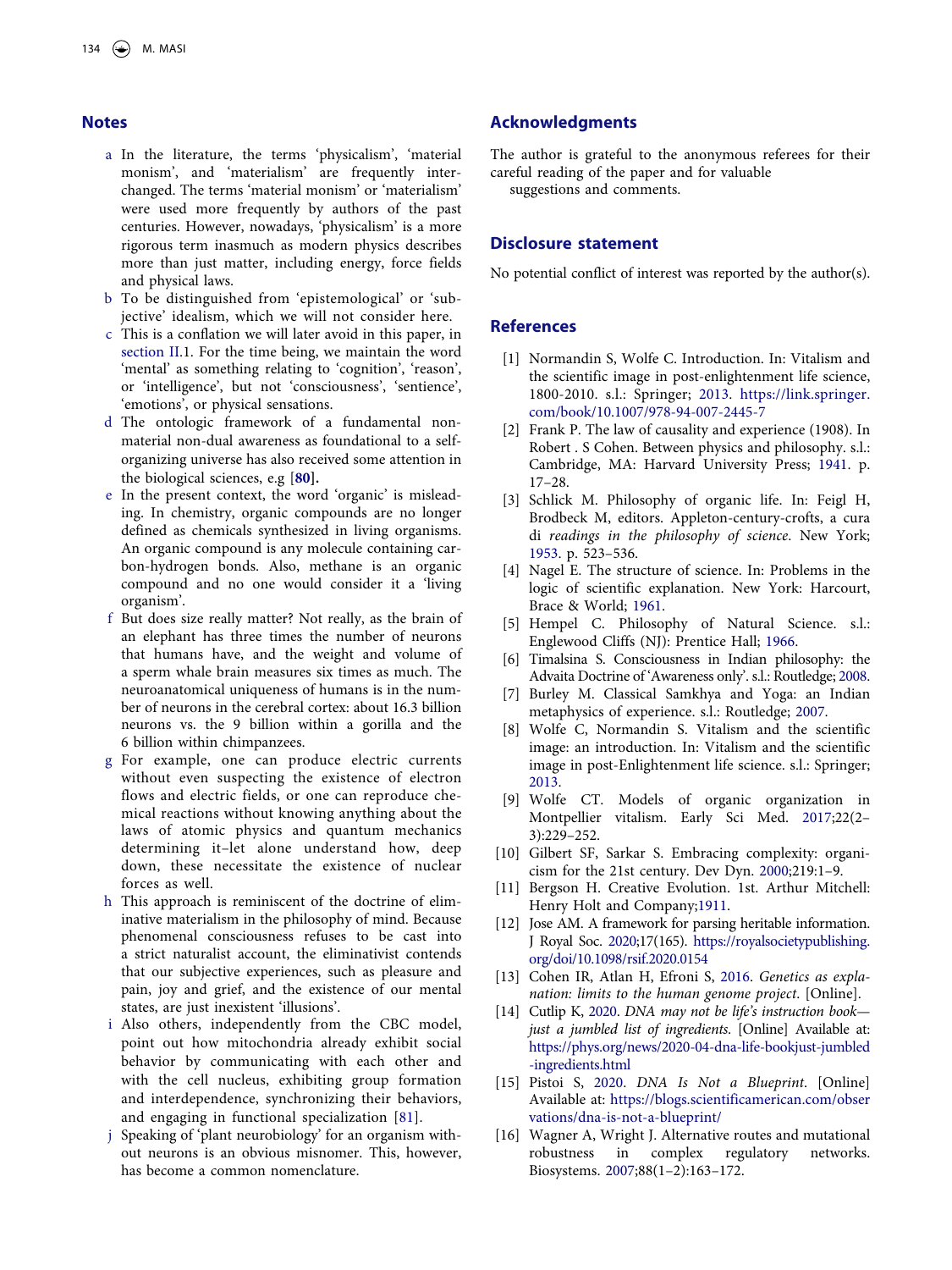- <span id="page-15-0"></span>[17] Shapiro JA. How life changes itself: the Read–Write (RW) genome. Phys Life Rev. [2013](#page-6-2);10(13):287–323.
- <span id="page-15-1"></span>[18] Suntsova MV, Buzdin AA. Differences between human and chimpanzee genomes and their implications in gene expression, protein functions and biochemical properties of the two species. BMC Genomics. [2020](#page-6-3);21(535). DOI:[10.1186/s12864-020-06962-8](https://doi.org/10.1186/s12864-020-06962-8)
- <span id="page-15-2"></span>[19] Vandenberg LN, Adams DS, Levin M. Normalized shape and location of perturbed craniofacial structures in the Xenopus tadpole reveal an innate ability to achieve correct morphology. Dev Dyn. [2012;](#page-6-4)241(5):863–878.
- <span id="page-15-3"></span>[20] Tseng A, Levin M. Cracking the bioelectric code. Commun Integr Biol. [2013;](#page-7-0)6(1):e22595.
- <span id="page-15-4"></span>[21] Levin M. Morphogenetic fields in embryogenesis, regeneration, and cancer: non-local control of complex patterning. Biosystems. [2012](#page-7-1);109(3):243–261.
- <span id="page-15-5"></span>[22] Levin M, Dennet D, [2020](#page-7-2). *Cognition all the way down - Aeon*. [Online] Available at: [https://aeon.co/essays/](https://aeon.co/essays/how-to-understand-cells-tissues-and-organisms-as-agents-with-agendas) [how-to-understand-cells-tissues-and-organisms-as](https://aeon.co/essays/how-to-understand-cells-tissues-and-organisms-as-agents-with-agendas)[agents-with-agendas](https://aeon.co/essays/how-to-understand-cells-tissues-and-organisms-as-agents-with-agendas)
- <span id="page-15-6"></span>[23] Miller W, Torday J, Baluska F. The N-space episenome unifies cellular information space-time within cognition-based evolution. Prog Biophys Mol Biol. [2019](#page-7-3);150(2):112–139.
- <span id="page-15-35"></span>[24] Miller WB Jr, Baluška F, Torday JS. Cellular senomic measurements in cognition-based evolution. Progr Biophys Mol Biol. [2020;](#page-11-0)156:20–33.
- [25] Miller W, Baluska F, Torday J. Cellular senomic measurements in cognition-based evolution. Prog Biophys Mol Biol. 2020;156(3):20–33.
- <span id="page-15-7"></span>[26] Baluškaa F, Miller W. Senomic view of the cell: senome versus genome. Commun Integr Biol. 2018;11(3):1–9.
- <span id="page-15-8"></span>[27] Nature. Meanings of 'life'. Nature (editorial). [2007](#page-7-4);447:1031–1032.
- <span id="page-15-9"></span>[28] Bognon-Küss C, Chen B, Wolfe C. Metaphysics, function and the engineering of life: the problem of vitalism. Kairos-J Philos & Sci. [2018](#page-7-5);20(1):113–140.
- <span id="page-15-10"></span>[29] Hutchinson CA, Chuang R, Noskow VVC. Design and synthesis of a minimal bacterial genome. Science. [2016;](#page-7-6)351(6280). [https://www.science.org/doi/10.1126/](https://www.science.org/doi/10.1126/science.aad6253) [science.aad6253](https://www.science.org/doi/10.1126/science.aad6253)
- <span id="page-15-11"></span>[30] Jose AM. Heritable epigenetic changes alter transgenerational waveforms maintained by cycling stores of information. Bioessay. [2020b;](#page-7-6)42(7):1900254.
- <span id="page-15-12"></span>[31] Ottelé J, Hussain AS, Mayer C, et al. Chance emergence of catalytic activity and promiscuity in a self-replicator. Nat Catal. [2020](#page-7-7);3:547–553.
- <span id="page-15-13"></span>[32] Santiago GM, Liu L, Browne W, et al. Emergence of light-driven protometabolism on recruitment of a photocatalytic cofactor by a self-replicator. Nat Chem. [2020;](#page-7-7)12:603–607.
- <span id="page-15-14"></span>[33] D'Aguanno E, Altamura E, Mavelli F, et al. Physical routes to primitive cells: an experimental model based on the spontaneous entrapment of enzymes inside micrometer-sized liposomes. Life (Basel). [2015](#page-7-8);5 (1):969–996.
- <span id="page-15-15"></span>[34] Schrödinger E. What is life? The Physical aspect of the living. Aspect of the living cell. s.l.: s.n; [1943.](#page-8-1)
- <span id="page-15-16"></span>[35] Benner SA. Defining life. Astrobiology. [2010;](#page-8-2)10 (10):1021–1030.
- <span id="page-15-17"></span>[36] Christine A, [2010.](#page-8-3) *Harnessing non-modernity: a case study in artificial life - Dissertation Thesis*, s.l.: s.n.
- <span id="page-15-18"></span>[37] Freiberg AS. Why we sleep: a hypothesis for an ultimate or evolutionary origin for sleep and other physiological rhythms. J Circadian Rhythms. [2020;](#page-9-0)18(12). DOI:[10.5334/jcr.189](https://doi.org/10.5334/jcr.189)
- [38] Frank M, Heller H. The function(s) of sleep. In: Landolt HP, Dijk DJ, editors. Sleep-wake neurobiology and pharmacology. Handbook of experimental pharmacology. s.l.: Springer, Cham; 2018. pp. 3–34.
- <span id="page-15-19"></span>[39] Cao J, Herman AB, West GB, et al. Unraveling why we sleep: quantitative analysis reveals abrupt transition from neural reorganization to repair in early development. Sci Adv. 2020;6(38). DOI:[10.1126/](https://doi.org/10.1126/sciadv.aba0398) [sciadv.aba0398](https://doi.org/10.1126/sciadv.aba0398).
- <span id="page-15-20"></span>[40] Kanaya HJ, Park S, Kim J-H, et al. A sleep-like state in Hydra unravels conserved sleep mechanisms during the evolutionary development of the central nervous system. Sci Adv. [2020;](#page-9-1)6(41). DOI:[10.1126/sciadv.](https://doi.org/10.1126/sciadv.abb9415) [abb9415](https://doi.org/10.1126/sciadv.abb9415).
- <span id="page-15-21"></span>[41] Nath RDEA, Bedbrook CN, Abrams MJ. The Jellyfish Cassiopea exhibits a sleep-like state. Curr Biol. [2017;](#page-9-2)27 (19):2984–2990.
- <span id="page-15-22"></span>[42] Anafi RC, Kayser MS, Raizen DM, et al. Exploring phylogeny to find the function of sleep. Nat Rev Neurosci. [2019](#page-9-3);20:109–116.
- <span id="page-15-23"></span>[43] Chalmers D. Facing up to the problem of consciousness. J Conscious Stud. [1995](#page-9-4);2(3):200–219.
- <span id="page-15-24"></span>[44] Nagel T. What is it like to be a bat? Philos Rev. [1974;](#page-9-5)83 (4):435–450.
- <span id="page-15-25"></span>[45] Lyon P. The biogenic approach to cognition. Cogn Process. [2006](#page-10-0);7:11–29.
- <span id="page-15-26"></span>[46] Ginsburg S, Jablonka E, Zeligowski A. The evolution of the sensitive soul: learning and the origins of consciousness. s.l.:Cambridge, Massachusetts: The MIT Press; [2019](#page-10-0).
- <span id="page-15-27"></span>[47] Nagel T. Panpsychism. In: Mortal questions. New York: Cambridge University Press; [1979.](#page-10-1) p. 181–195. [https://www.worldcat.org/title/mortal-questions/oclc/](https://www.worldcat.org/title/mortal-questions/oclc/4135927) [4135927](https://www.worldcat.org/title/mortal-questions/oclc/4135927)
- <span id="page-15-28"></span>[48] Strawson G. Realistic Materialism: why Physicalism Entails Panpsychism. J Conscious Stud. [2006](#page-10-1);13(10– 11):3–31.
- <span id="page-15-29"></span>[49] Chalmers D. Panpsychism and Panprotopsychism. In: Consciousness in the physical world: perspectives on Russellian Monism. s.l.:New York: Oxford University Press; [2015](#page-10-1). p. 246–276.
- <span id="page-15-30"></span>[50] Goff P. Consciousness and Fundamental Reality. s.l. New York: Oxford University Press; [2017.](#page-10-2)
- <span id="page-15-31"></span>[51] Shani I. Cosmopsychism: a Holistic approach to the metaphyscis of experience. Philos Pap. [2015;](#page-10-3)44 (3):389–437.
- <span id="page-15-32"></span>[52] Kastrup B. The universe in consciousness. J Conscious Stud. [2018;](#page-10-4)25(5–6):125–155.
- <span id="page-15-33"></span>[53] Nakagaki T, Yamada H, Tóth Á. Maze-solving by an amoeboid organism. Nature. [2000;](#page-10-5)407(470):470-470.
- <span id="page-15-34"></span>[54] Nakagaki T, Kobayashi R, Nishiura Y. Obtaining multiple separate food sources: behavioural intelligence in the Physarum plasmodium. Proc R Soc Lond B. [2004](#page-10-6);271:2305–2310.